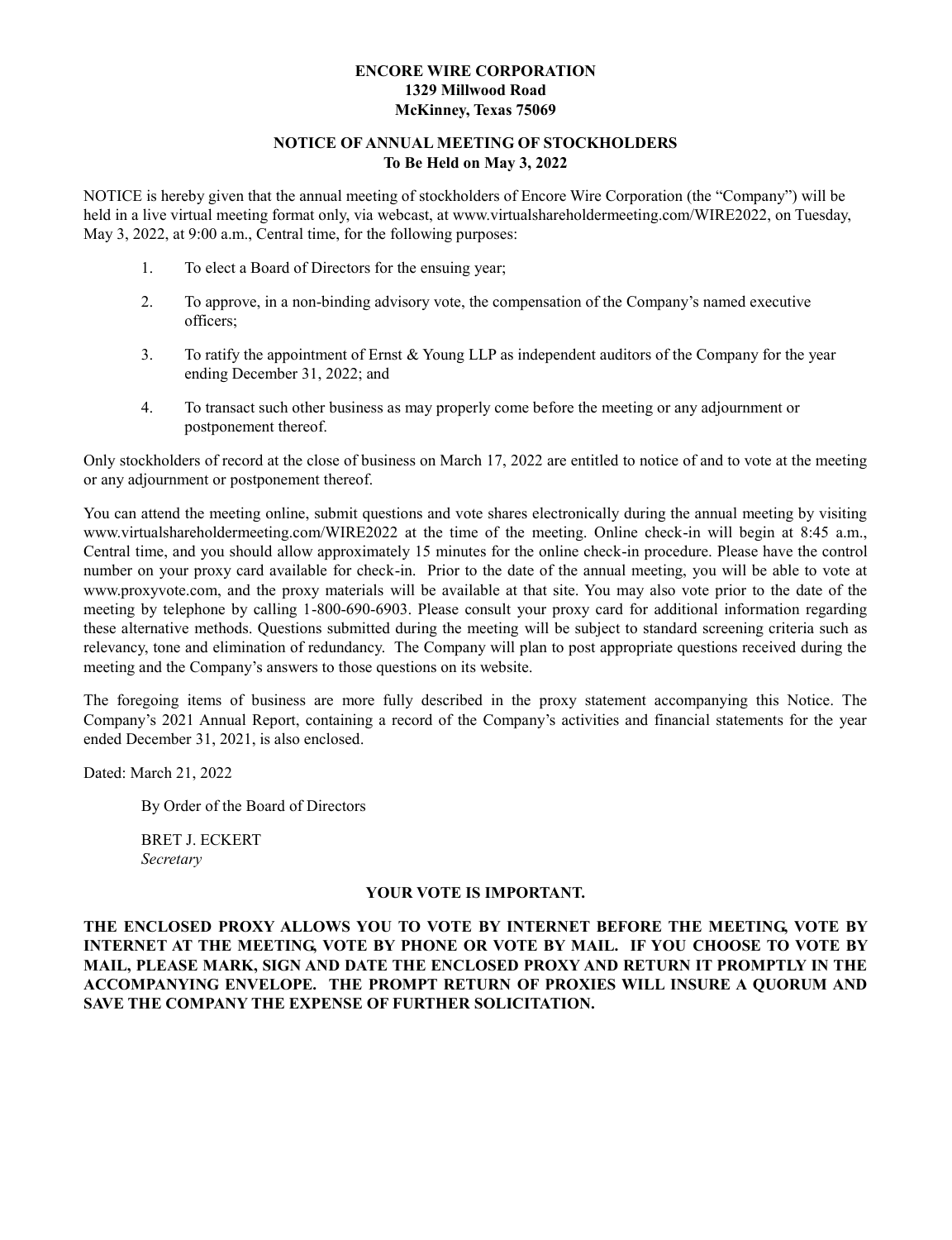## **ENCORE WIRE CORPORATION 1329 Millwood Road McKinney, Texas 75069**

#### **PROXY STATEMENT**

For Annual Meeting of Stockholders To be Held on May 3, 2022

#### **GENERAL**

The accompanying proxy is solicited by the Board of Directors (the "Board" or the "Board of Directors") of Encore Wire Corporation (the "Company" or "Encore Wire" or "Encore") for use at the annual meeting of stockholders of the Company to be held at the time and for the purposes set forth in the foregoing notice. The meeting will be held completely virtually. The approximate date on which this proxy statement and the accompanying proxy are first being sent to stockholders is March 28, 2022.

The cost of soliciting proxies will be borne by the Company. The Company may use certain of its officers and employees (who will receive no special compensation therefor) to solicit proxies in person or by telephone, facsimile, telegraph or similar means.

#### **Proxies**

Shares entitled to vote and provided either via the Internet or by telephone or represented by a proxy in the accompanying form duly signed, dated and returned to the Company and not revoked, will be voted at the meeting in accordance with the directions given. If no direction is given, such shares will be voted for the election of the nominees for directors named in the accompanying form of proxy and in accordance with the recommendations of the Board of Directors on the other proposals listed on the proxy card and at the proxies' discretion on any other matter that may properly come before the meeting. Any stockholder returning a proxy may revoke it at any time before it has been exercised by giving written notice of such revocation to the Secretary of the Company, by filing with the Company a proxy bearing a subsequent date or by voting online at the meeting. Authorizing your proxy will not limit your right to participate in the virtual annual meeting and vote your shares online. Participating in the virtual annual meeting does not revoke your proxy unless you also vote online at the annual meeting.

#### **Attending the Annual Meeting**

We will be hosting the annual meeting live via the Internet. You will not be able to attend the annual meeting in person. The annual meeting will only be held virtually at www.virtualshareholdermeeting.com/WIRE2022. Stockholders of record as of the close of business on March 17, 2022, the record date, or their legal proxy holders, are entitled to attend the annual meeting. To be admitted to the annual meeting, you must log-in using the 16-digit control number found on your proxy card or Voter Instruction Form. The annual meeting will begin promptly at 9:00 a.m., Central time, on Tuesday, May 3, 2022. We encourage you to access the annual meeting prior to the start time. Online access will begin at 8:45 a.m., Central time. Instructions on how to connect and participate in the annual meeting are posted at www.virtualshareholdermeeting.com/WIRE2022.

Stockholders will have comparable rights and opportunities to participate as they would have at an in-person meeting. Stockholders may submit questions while connected to the annual meeting on the Internet. If you wish to submit a question, you may do so by logging into the virtual meeting platform at www.virtualshareholdermeeting.com/WIRE2022, typing the question into the "Ask a Question" field and clicking "Submit". Additional information regarding the ability of stockholders to ask questions during the annual meeting will be set forth in the annual meeting's Rules of Conduct, which will be made available within the virtual annual meeting platform.

If stockholders encounter any difficulties accessing the annual meeting webcast during the check-in or meeting time, there will be a technical support number posted on the virtual meeting login page for assistance. Technical support will be available beginning at 8:45 a.m., Central time, on May 3, 2022 through the conclusion of the annual meeting. The virtual annual meeting platform is fully supported across browsers (Internet Explorer, Firefox, Chrome, and Safari), and devices (desktops, laptops, tablets, and cell phones) running the most updated version of applicable software and plugins. Stockholders should ensure that they have a strong Internet connection if they intend to attend and/or participate in the annual meeting. Stockholders should allow plenty of time to log in and ensure that they can hear streaming audio prior to the start of the annual meeting.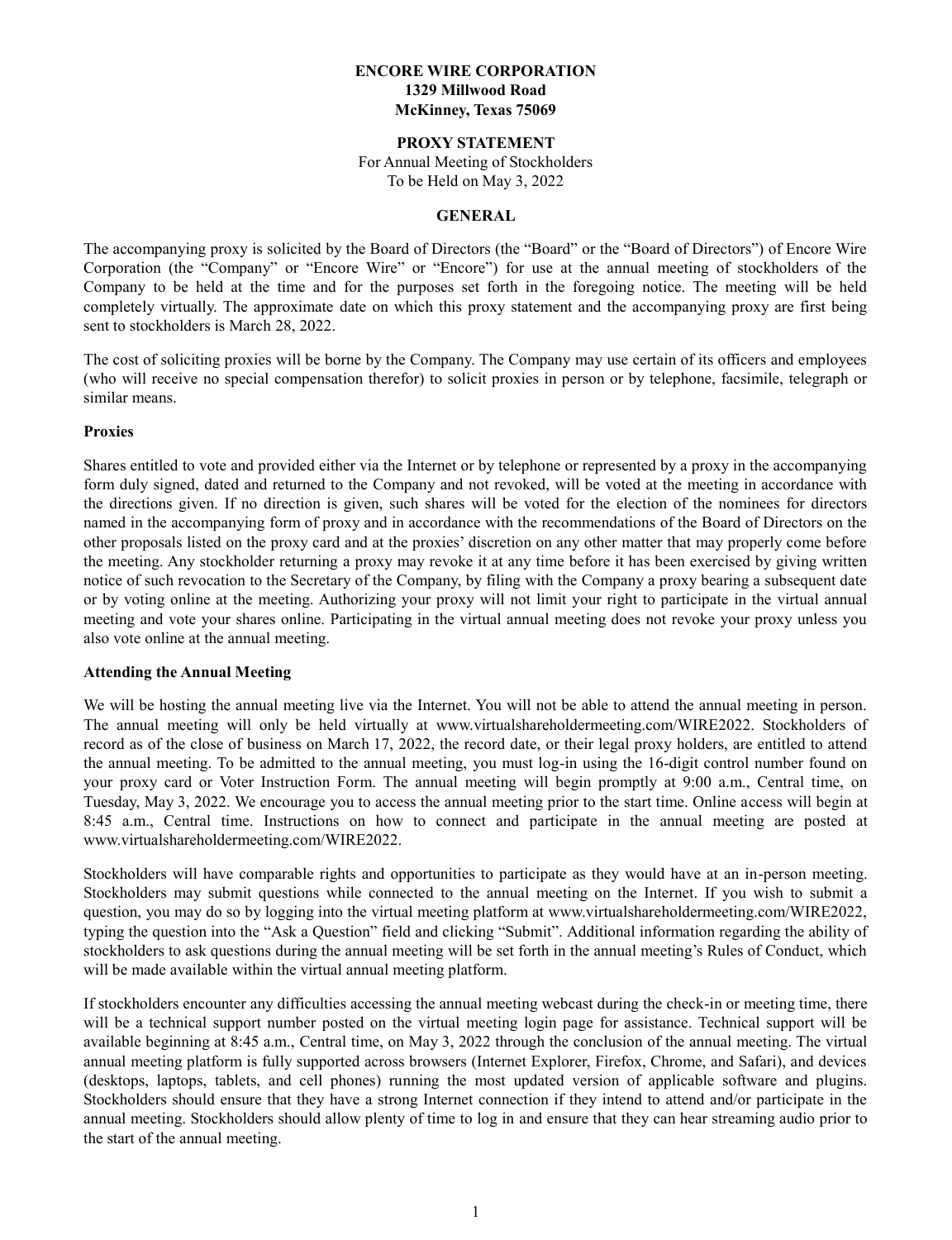### **Voting Procedures and Tabulation**

The Company will appoint one or more inspectors of election to conduct the voting at the meeting. Prior to the meeting, the inspectors will sign an oath to perform their duties in an impartial manner and to the best of their abilities. The inspectors will ascertain the number of shares outstanding and the voting power of each share, determine the shares represented at the meeting and the validity of proxies and ballots, count all votes and ballots and perform certain other duties as required by law. The inspectors will tabulate the number of votes cast for or withheld as to the vote on each nominee for director and the number of votes cast for, against or withheld, as well as the number of abstentions and broker non-votes, as applicable, with respect to the other proposals listed on the proxy card and any other matter that may properly come before the meeting.

## **Quorum and Voting Requirements**

A majority of shares of the outstanding common stock, par value \$0.01 per share ("Common Stock"), present in person or by proxy, is necessary to constitute a quorum. Abstentions are counted as present at the meeting for purposes of determining whether a quorum exists. Broker non-votes only count towards quorum if at least one proposal on the proxy is considered a routine matter under New York Stock Exchange ("NYSE") Rule 452. A broker non-vote occurs when a broker or other nominee returns a proxy but does not vote on a particular proposal because the broker or nominee does not have authority to vote on that particular item and has not received voting instructions from the beneficial owner. Under NYSE Rule 452, brokers have the authority to vote such shares on routine matters, but not on non-routine matters. Routine matters include the proposal to ratify the appointment of the auditors, but do not include the election of directors or the approval, in a non-binding advisory vote, of the compensation of the Company's named executive officers.

The only voting security of the Company outstanding is its Common Stock. Only the holders of record of shares of Common Stock at the close of business on March 17, 2022, the record date for the meeting, are entitled to notice of, and to vote at, the meeting or any adjournment or postponement thereof. On the record date, there were 19,727,671 shares of Common Stock outstanding and entitled to be voted at the meeting. Each share of Common Stock is entitled to one vote.

*Election of Directors*. Directors are elected by a plurality of the votes of the shares of Common Stock present virtually or represented by proxy at the meeting and entitled to vote on the election of directors, subject to the Company's Majority Voting Policy described in further detail below. This means that the six nominees receiving the highest number of votes cast for the number of positions to be filled will be elected, subject to the Company's Majority Voting Policy. Cumulative voting is not permitted. New York Stock Exchange Rule 452 prohibits brokers from casting discretionary votes in any election of directors. Under Delaware law and the Company's Certificate of Incorporation and Bylaws, abstentions and broker non-votes will have no effect on voting on the election of directors, provided a quorum is present.

*Majority Voting Policy*. In February 2013, the Board adopted the Company's Majority Voting Policy, pursuant to which a director nominee that is not elected by a majority of the votes cast in an uncontested election must tender such director's resignation promptly following the failure to receive the required vote. This means that the number of votes cast "for" a director nominee must exceed the number of votes "withheld" from that nominee. Abstentions and broker non-votes are not counted as votes "for" or "withheld" from a director nominee. Following a director's resignation under the policy, the Nominating and Corporate Governance Committee would then be required to make a recommendation to the Board as to whether the Board should accept the resignation, and the Board would be required to decide whether to accept the resignation and to disclose its decision-making process. In contested elections, the required vote is a plurality of votes cast.

*Non-Binding Approval of Say on Pay.* The advisory vote on the proposal to approve the compensation of the Company's named executive officers, commonly known as "say on pay" is non-binding. The affirmative vote of a majority of the holders of shares of Common Stock having voting power present virtually or represented by proxy is required for the nonbinding approval of the say on pay proposal. Abstentions will have the effect of votes against the say on pay proposal, but broker non-votes and other limited proxies will have no effect on the say on pay proposal.

*Ratification of Appointment of Independent Auditors*. The proposal to ratify the appointment of auditors must be approved by a vote of a majority of the holders of shares of Common Stock having voting power present virtually or represented by proxy. An abstention with respect to such proposal will therefore effectively count as a vote against the proposal. Ratification of the appointment of the Company's independent auditors is a routine matter to which a broker has authority to cast discretionary votes if the broker has not received voting instructions from the beneficial owner of such shares at least ten days before the annual meeting. Broker discretionary votes as to the proposal to ratify the appointment of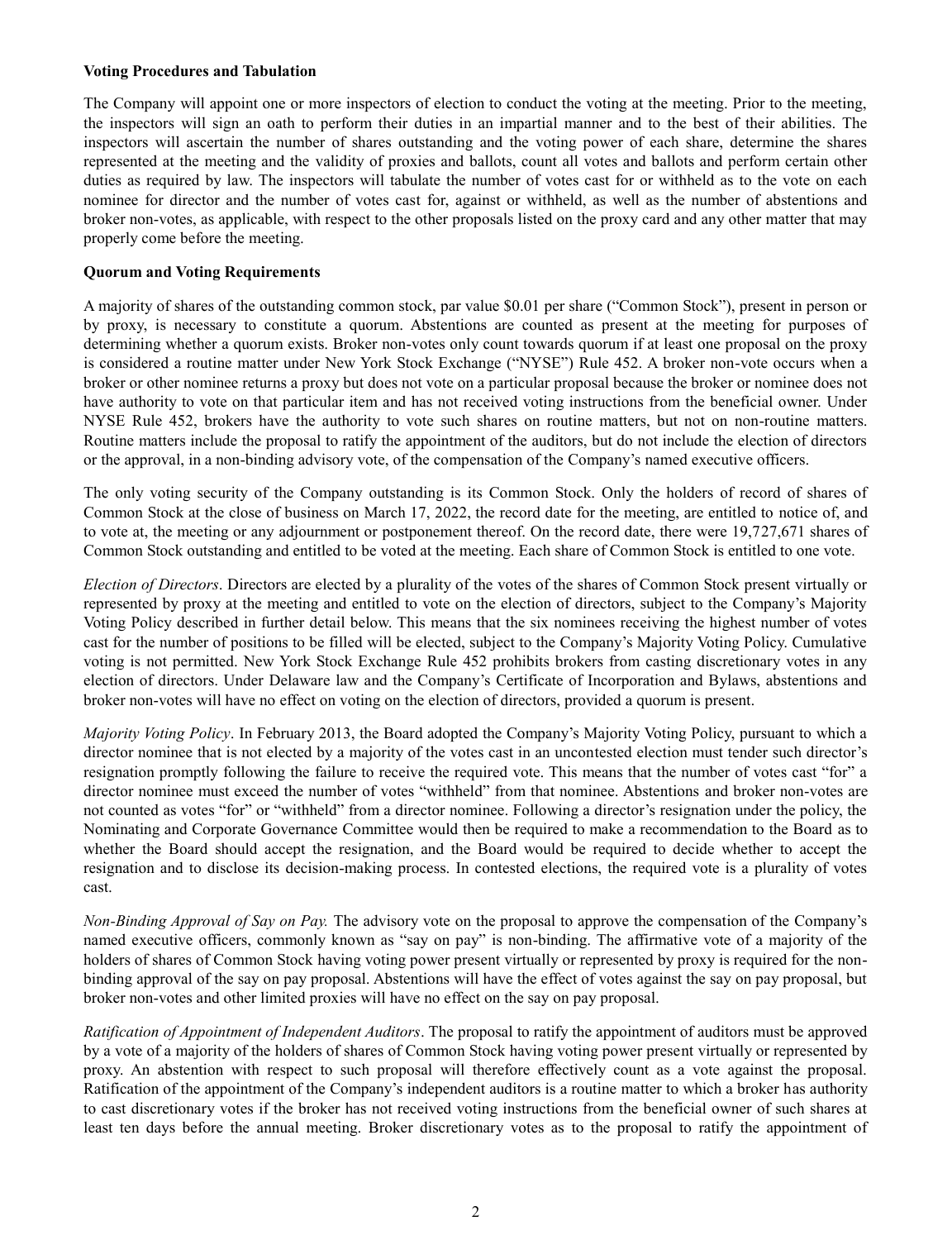independent auditors will be counted towards a meeting quorum and will be considered a part of the voting power with respect to such proposal.

### **PROPOSAL ONE ELECTION OF DIRECTORS**

The business and affairs of the Company are managed by the Board of Directors, which exercises all corporate powers of the Company and establishes broad corporate policies. The Bylaws of the Company provide for a minimum of five directors, with such number of directors to be fixed by the Board of Directors from time to time. The Board of Directors has fixed at six the number of directors that will constitute the full Board of Directors. Therefore, six directors will be elected at the annual meeting.

All duly submitted and unrevoked proxies will be voted for the nominees for director selected by the Board of Directors, except where authorization to vote is withheld. If any nominee should become unavailable for election for any presently unforeseen reason, the persons designated as proxies will have full discretion to vote for another person designated by the Board. Directors are elected to serve until the next annual meeting of stockholders and until their successors have been elected and qualified.

The nominees to serve as directors of the Company are named below. Each of the nominees has consented to serve as a director if elected. The table below sets forth certain information with respect to the nominees, including the ages of the nominees as of the date of the annual meeting of stockholders and their business experience. All of the nominees are presently directors of the Company. With the exception of John H. Wilson, all of the nominees have served continuously as directors since the date of their first election or appointment to the Board. Mr. Wilson served as a director of the Company from April 1989 until May 1993 and was re-elected to the Board in May 1994.

Gregory J. Fisher, age 71, Director since February 2012. Mr. Fisher was the Chief Financial Officer of Taylor Companies, LLC, a private oil field transportation company, from 2008 to 2010. Mr. Fisher was the Senior Vice President, Chief Financial Officer and Controller of ElkCorp, a formerly publicly-traded company in the building materials industry, from 2004 until it was acquired by another company in 2007. Mr. Fisher had also previously served as the Vice President Finance and Administration of Elk, a subsidiary of ElkCorp, from 1985 to 2004. Mr. Fisher serves on the Advisory Board of The Catholic Foundation of Dallas. Mr. Fisher also serves on the Parish Leadership Team of his church in Allen, Texas. He is also a Certified Management Accountant. Mr. Fisher graduated from the University of Wisconsin-Oshkosh, with a Bachelor of Science in Finance in 1973. Mr. Fisher was selected as a nominee to serve as a director of the Company due to his extensive experience in the building materials industry and his understanding of public company finance, financial reporting and internal control gained while serving a public company.

Daniel L. Jones, age 58, Director since May 1992 and Chairman since November 2014. Mr. Jones has held the office of President and Chief Executive Officer of the Company since February 2006. He performed the duties of the Chief Executive Officer in an interim capacity from May 2005 to February 2006. From May 1998 until February 2006, Mr. Jones was President and Chief Operating Officer of the Company. He previously held the positions of Chief Operating Officer from October 1997 until May 1998, Executive Vice President from May 1997 to October 1997, Vice President-Sales and Marketing from 1992 to May 1997, after serving as Director of Sales since joining the Company in November 1989. Mr. Jones currently serves as a director of Baylor Scott & White Medical Center - McKinney. Mr. Jones was selected as a nominee to serve as a director of the Company due to his depth of knowledge of the Company, including its strategies, operations, supply sources and markets, his extensive knowledge of the building wire industry and his past and present positions with the Company.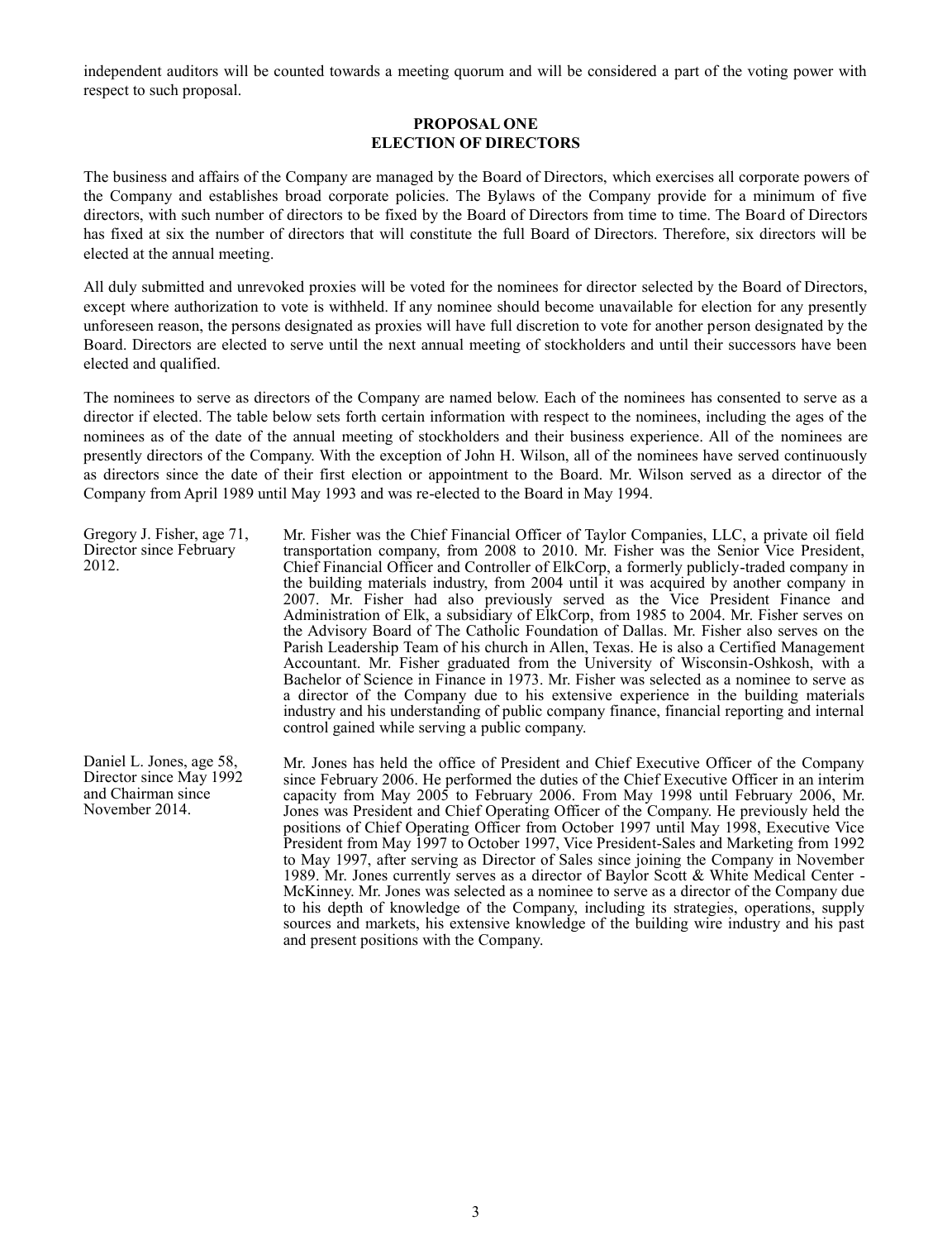Gina A Norris, age 63, Director since May 2020 Ms. Norris has been Senior Vice President, Partner Relations at Matthews Southwest, a private real estate development company, since 2013. Ms. Norris was elected to the board of the Company in May 2020. Ms. Norris also serves as an independent director of Texas Security Bankshares, Inc., a privately-held bank holding company, and as a director of the State Fair of Texas, a private nonprofit, where she was elected Board Chair in 2019. From 2010 to 2012, Ms. Norris was president of Stratford Lending, an affiliate of Stratford Land, a private real estate investment fund based in Dallas, Texas. From 2000 to 2010, Ms. Norris served as Managing Director at Crow Holdings, a private investment company, where she was responsible for a portfolio of investments in real estate, industrial manufacturing and real estate-based operating businesses in the U.S. and Europe. Ms. Norris started her career in 1982, spending eighteen years in corporate banking at First Chicago and Bank One. Ms. Norris was selected as nominee to serve as a director of the Company due to her board experience in the fields of banking, industrial manufacturing and real estate. Ms. Norris earned an M.B.A. degree at the University of Texas at Austin and a Bachelor of Business degree at Western Illinois University. Ms. Norris is a CFA charterholder and brings to the Board her qualifications as an audit committee financial expert as well as expertise in assisting portfolio companies in value enhancement, stakeholder alignment and strategic planning.

William R. Thomas, age 50, Director since May 2007. Mr. Thomas is a private investor who invests in, and provides leadership for, organizations that create financial return, social impact or both. He also serves as a director of Capital Southwest Corporation, a credit-focused business development company that is an active capital provider to middle market companies. Mr. Thomas served at Capital Southwest as Vice President from July 2010 to September 2012, Assistant Vice President from July 2008 to July 2010, and Investment associate from July 2006 until July 2008. During this time, Mr. Thomas made, enhanced and monetized investments in stand-alone private companies and add-on opportunities, served on the boards of eleven private companies, and oversaw valuation and regulatory compliance. From 2004 to 2006, Mr. Thomas earned his M.B.A. from Harvard Business School. During a portion of his time at Harvard, he served as a consultant to private equity clients at Investor Group Services. From 1993 through 2004, Mr. Thomas served in the U.S. Air Force as a pilot in multiple aircraft and a leader in areas of training, safety, acquisitions and logistics operations, achieving the rank of Major. He has served as President of the Thomas Heritage Foundation, a nonprofit grant-making corporation, since 2008. Mr. Thomas is recognized as a National Association of Corporate Directors (NACD) Board Leadership Fellow and graduated from the United States Air Force Academy. Mr. Thomas was selected as nominee to serve as a director of the Company due to his experience serving on the boards of eleven privately-held companies, one publicly-traded company and three nonprofit entities in various positions including treasurer, chairman, compliance officer, compensation committee chair and nominating and governance committee chair. Mr. Thomas brings to the Board his expertise in assisting portfolio companies in acquisition analysis, new product development planning and strategic planning.

Scott D. Weaver, age 63,<br>Director since May 2002. Mr. Weaver served as a director of Western Refining, Inc., a public refining and marketing company located in El Paso, Texas from 2005 until it was sold in June 2017. Mr. Weaver served as Vice President of Western Refining from December 2007 until December 2016. From August 2009 to January 2010, Mr. Weaver served as interim Treasurer of Western Refining. From August 2005 to December 2007, Mr. Weaver served as Chief Administrative Officer of Western Refining and from June 2000 to August 2005, Mr. Weaver served as Chief Financial Officer of Western Refining. From 1993 until June 2000, Mr. Weaver was the Vice President-Finance, Treasurer and Secretary of Encore Wire. Mr. Weaver also served on the board of managers of Western Refining Logistics GP, LLC, the general partner of Western Refining Logistics, L.P., a publicly-traded master limited partnership with logistics operations in the oil and gas industry until June 2017, and he served on the board of managers of Northern Tier Energy GP LLC from 2013 until 2016. Mr. Weaver earned a B.B.A. from Baylor University in 1980. Mr. Weaver was selected as a nominee to serve as a director of the Company due to his valuable knowledge of the building wire industry and familiarity with the Company gained while serving as an officer of the Company and his extensive knowledge of finance and public accounting.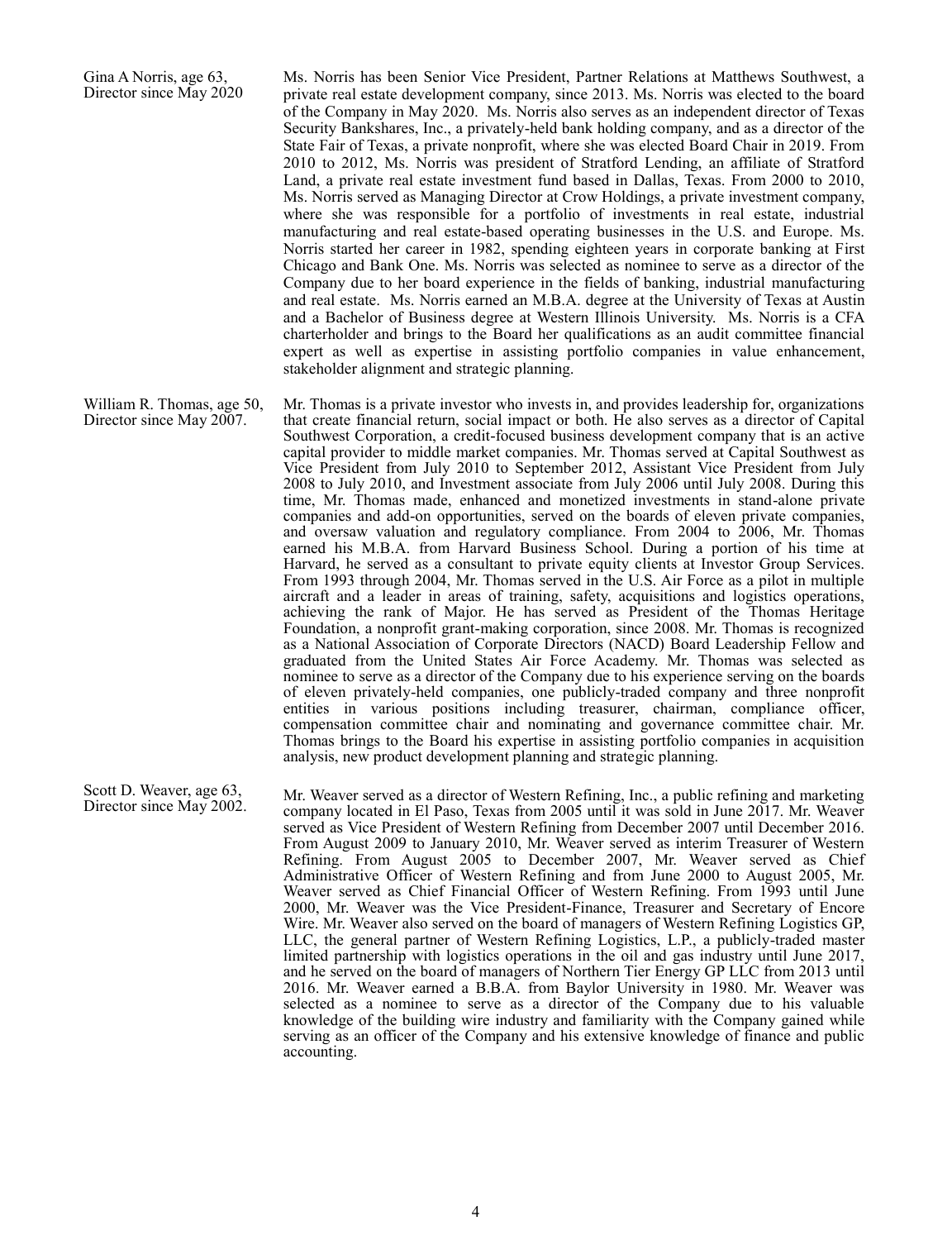John H. Wilson, age 79, Director from 1989 until May 1993 and since May 1994 and Lead Independent Director since November 2014.

Mr. Wilson has been President of U.S. Equity Corporation, a venture capital firm, since 1983. Mr. Wilson was formerly a director of Capital Southwest Corporation. Mr. Wilson was selected as a nominee to serve as a director of the Company due to his extensive experience over 45 years serving as either an executive or an investor in numerous companies in industries ranging from banking, insurance, manufacturing, communications, health and transportation.

There are no family relationships between any of the nominees or between any of the nominees and any director or executive officer of the Company. Mr. Wilson was originally elected to the Board of Directors of the Company pursuant to the terms of an investment purchase agreement entered into in connection with the formation of the Company in 1989. The director election provisions of the agreement were terminated in connection with the Company's initial public offering in 1992.

#### **Recommendation of the Board of Directors**

**THE BOARD OF DIRECTORS UNANIMOUSLY RECOMMENDS VOTING "FOR" THE NOMINEES SET FORTH ABOVE.**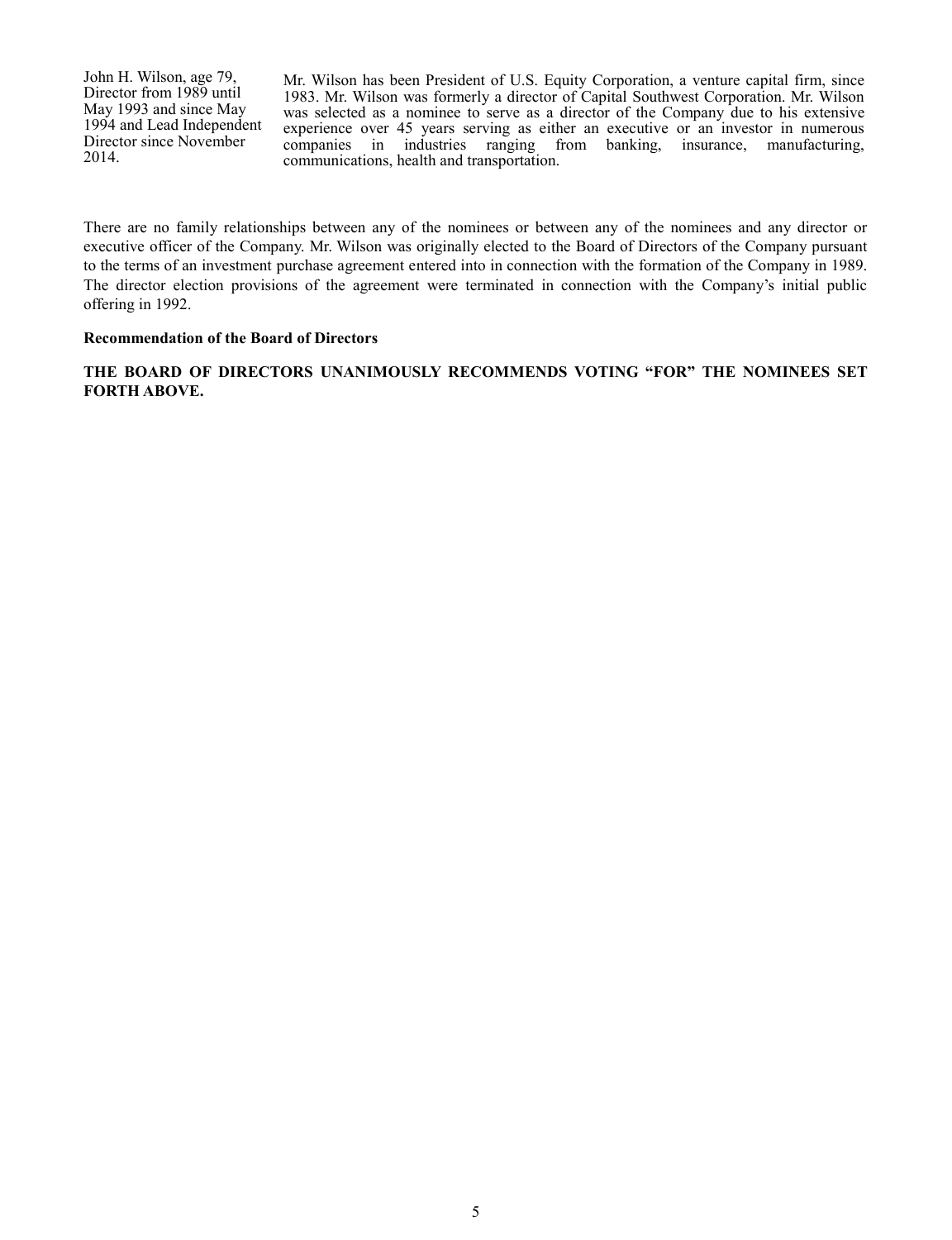### **CORPORATE GOVERNANCE AND OTHER BOARD MATTERS**

#### **Board Independence**

The Board has determined that each of the following directors and director nominees is "independent" as defined by Rule 5605(a)(2) of the listing standards of the NASDAQ Stock Market ("NASDAQ"):

> Gregory J. Fisher Gina A. Norris William R. Thomas Scott D. Weaver John H. Wilson

The Board has determined that each of the current members of the Audit Committee, Nominating and Corporate Governance Committee, Compensation Committee and Sustainability Committee of the Board of Directors is "independent" within the rules set forth in the listing standards of NASDAQ. In assessing the director independence standards, the Board considered that Scott Weaver was employed by the Company from 1993 until June 2000. The Board concluded, based on all the facts and circumstances, that this past relationship with the Company does not affect Mr. Weaver's independence as a director under NASDAQ's independence definition.

### **Board Structure and Committee Composition**

As of the date of this proxy statement, the Board has six directors and the following four committees: Audit Committee, Nominating and Corporate Governance Committee, Compensation Committee, and Sustainability Committee. The membership and function of each committee is described below. The Audit Committee, Nominating and Corporate Governance Committee, Compensation Committee, and Sustainability Committee each operate under a written charter adopted by the Board of Directors. A current copy of each charter is available under the "Investors" section of the Company's website at www.encorewire.com.

During the Company's calendar year ended December 31, 2021, the Board of Directors held a total of five meetings. Each director attended all five meetings. Each director attended at least 75% of the number of board meetings and meetings held by all committees on which such director served. Directors are encouraged to attend annual meetings of the stockholders of the Company. All of the Company's directors virtually attended the 2021 annual meeting of the stockholders of the Company.

## **Board Leadership Structure**

The Board of Directors does not have a formal policy with respect to whether the Chief Executive Officer should also serve as Chairman of the Board. The Board makes this decision based on its evaluation of the circumstances in existence and the specific needs of the Company and the Board at any time it is considering either or both roles. In November 2014, the Board of Directors unanimously elected Daniel L. Jones, the current Chief Executive Officer of the Company, as Chairman of the Board. In connection with this appointment, the Board of Directors created the position of Lead Independent Director of the Board and appointed John H. Wilson to such position, effective as of the same date. The appointment of a Lead Independent Director ensures that the Company benefits from effective oversight of the independent directors of the Board.

The Board believes that its current Board leadership structure is appropriate for the Company, because it gives the Company's stockholders the benefit of Board leadership by Mr. Jones, an executive with extensive day-to-day knowledge of the Company's operations, strategic plan execution and future needs, promotes strategy development and execution and facilitates information flow between management and the Board of Directors, which are essential to effective governance. The Board continually evaluates the Company's leadership structure and could in the future decide to separate the Chairman and Chief Executive Officer positions, if it understands that doing so would serve the best interests of the Company and the Company's stockholders.

## **Lead Independent Director**

John H. Wilson was elected by the independent members of the Board to serve as the Lead Independent Director in November 2014. The Board adopted a Lead Independent Director Charter that sets forth the powers and responsibilities of the Lead Independent Director. The Lead Independent Director position responsibilities currently include presiding at all meetings of the Board at which the Chairman is not present; serving as the principal liaison between the Chairman and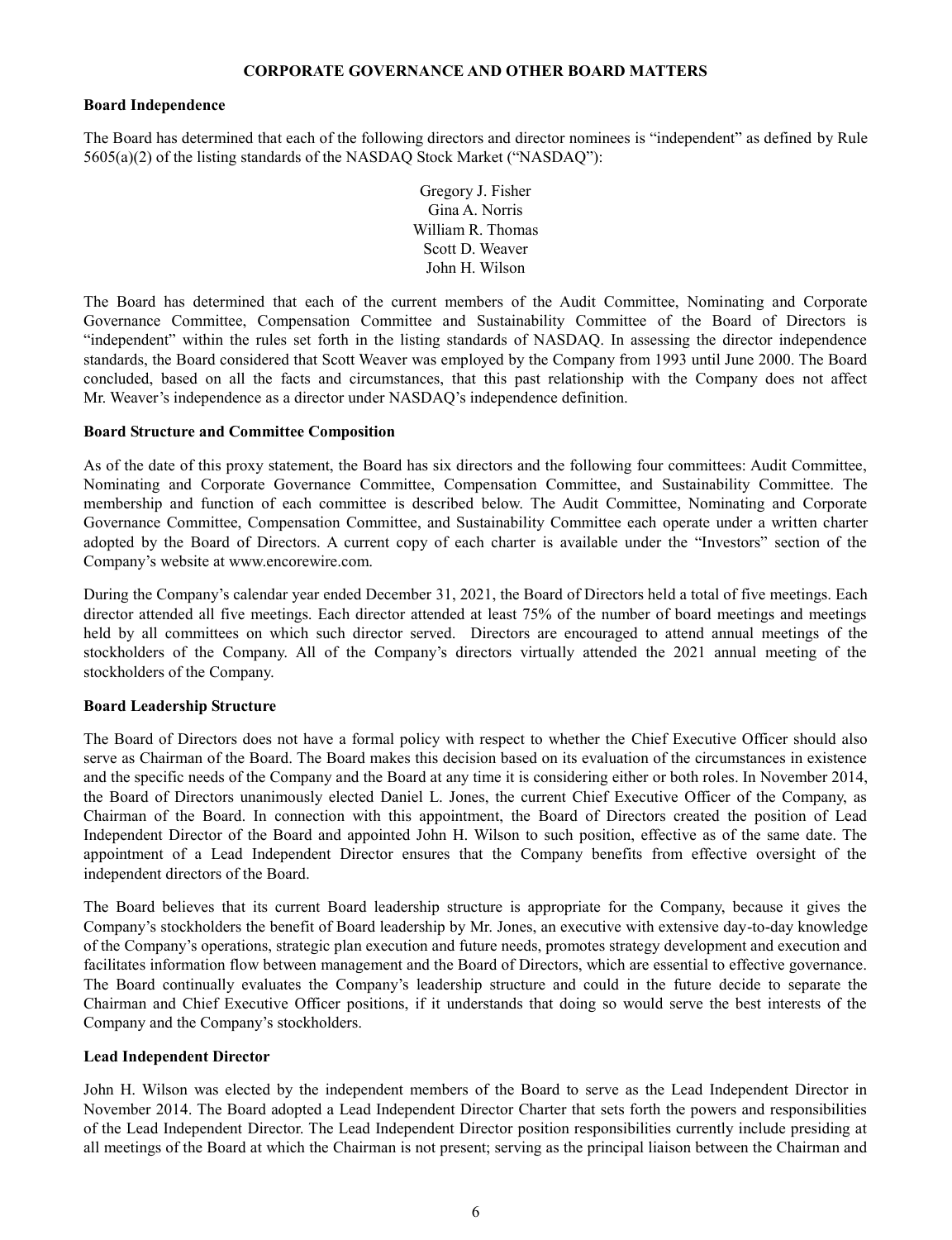the independent members of the Board; approving all information sent to the Board; approving meeting agendas for the Board; approving the frequency of Board meetings and Board meeting schedules; calling meetings of the independent members of the Board when necessary; being available for consultation and direct communication with major stockholders upon request; overseeing the development, recommendation and implementation of a process for the assessment of the effectiveness of the Board, each committee and the Board members; and such other responsibilities as the Board delegates. In performing these responsibilities, the Lead Independent Director is expected to consult with the chairpersons of other Board committees as appropriate and solicit their participation in order to avoid the appearance of diluting the authority or responsibility of the Board committees and their chairpersons.

# **Risk Oversight**

The Board of Directors oversees the Company's risk management, satisfying itself that the Company's risk management practices are consistent with its corporate strategy and are functioning appropriately. The Board does not have a separate risk committee, but instead believes that the entire Board is responsible for overseeing the Company's risk management.

The Board conducts certain risk oversight activities through its committees. The Audit Committee oversees the Company's compliance risk, including reviewing reports of the Company's compliance with the Sarbanes-Oxley Act. The Nominating and Corporate Governance Committee's role in risk oversight includes recommending director candidates who have appropriate experience that will enable them to provide competent oversight of the Company's material risks. The Compensation Committee monitors the risks to which the Company's compensation policies and practices could subject the Company. The Sustainability Committee sets and monitors initiatives and policies related to environmental, social and governance matters.

The Board helps ensure that management is properly focused on risk by, among other things, reviewing and discussing the performance of senior management and conducting succession planning for key leadership positions at the Company. The Board also takes an active role in monitoring cyber security risks and is committed to the prevention, timely detection, and mitigation of the effects of any such incidents on the Company. In addition to regular reports from each of the Board's committees, the Board receives regular reports from the Company's management on the Company's material risks and the degree of its exposure to those risks.

## **Audit Committee**

The current members of the Audit Committee are Scott D. Weaver (Chairman), Gregory J. Fisher, John H. Wilson and Gina A. Norris, each of whom meets the independence requirements of the applicable NASDAQ and Securities and Exchange Commission ("SEC") rules. The same individuals served as members of the Audit Committee during 2021. The Audit Committee met four times in 2021. The role of the Audit Committee is to review, with the Company's auditors, the scope of the audit procedures to be applied in the conduct of the annual audit as well as the results of the annual audit. The Audit Committee works closely with management as well as the Company's independent auditors. A current copy of the Audit Committee Charter is available under the "Investors" section of the Company's website at www.encorewire.com.

The Board has determined that Scott D. Weaver, Gregory J. Fisher, John H. Wilson and Gina A. Norris are the "audit committee financial experts" of the Company, as defined in the rules established by the NASDAQ and the SEC.

## **Nominating and Corporate Governance Committee**

The current members of the Nominating and Corporate Governance Committee are Gregory J. Fisher (Chairman), John H. Wilson, William R. Thomas, Scott D. Weaver and Gina A. Norris. The same individuals served as members of the Nominating and Corporate Governance Committee during 2021. The Nominating and Corporate Governance Committee met once in 2021. The Nominating and Corporate Governance Committee assists the Board by identifying individuals qualified to become Board members, advises the Board concerning Board membership, leads the Board in an annual review of Board performance, and recommends director nominees to the Board. The Nominating and Corporate Governance Committee also periodically assesses each director's compliance with the Company's stock ownership guidelines. A current copy of the Nominating and Corporate Governance Committee Charter is available under the "Investors" section of the Company's website at www.encorewire.com.

## **Compensation Committee**

The current members of the Compensation Committee are John H. Wilson (Chairman), Scott D. Weaver, Gregory J. Fisher, William R. Thomas and Gina A. Norris. The same individuals served as members of the Compensation Committee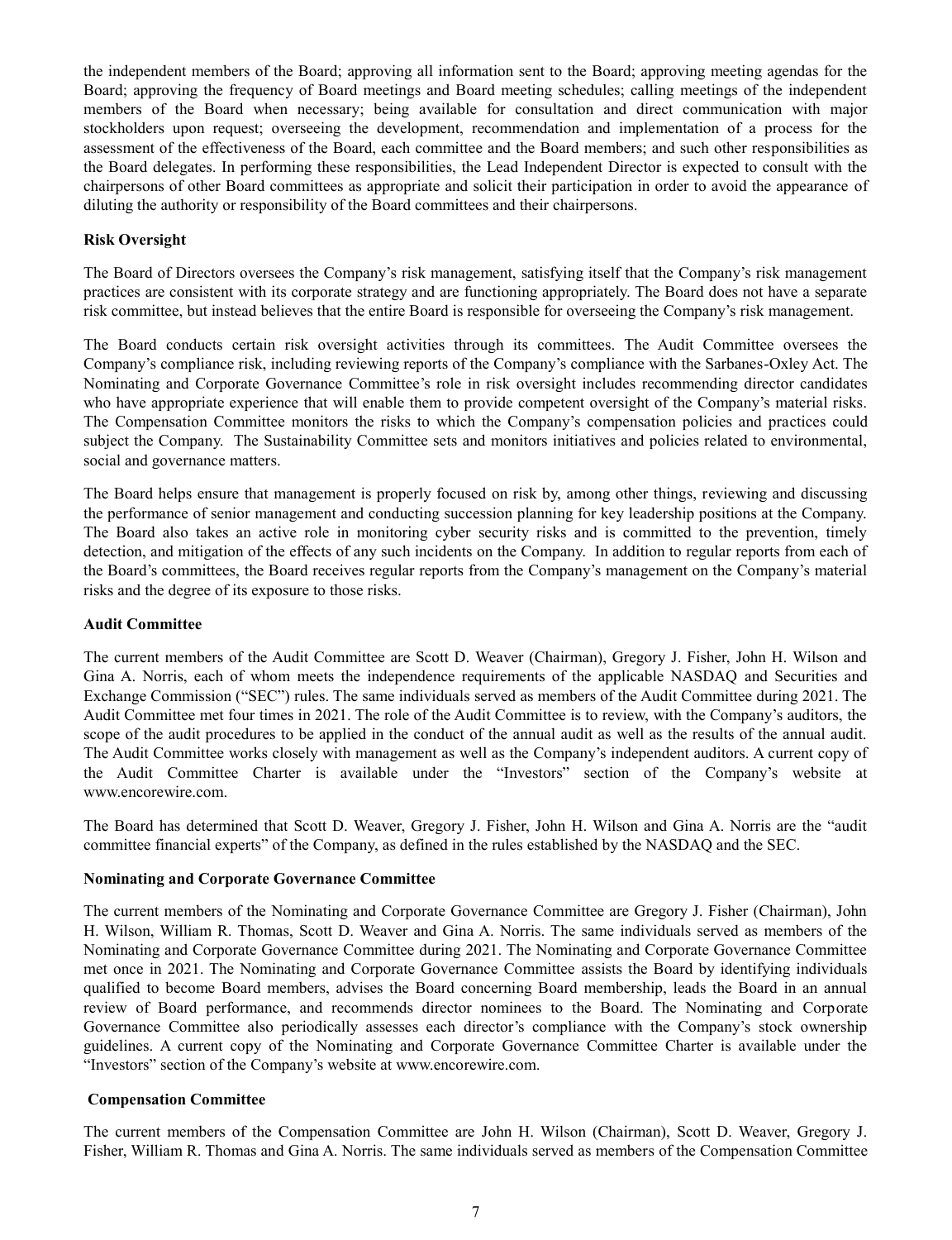during 2021. The Compensation Committee met once in 2021. The role of the Compensation Committee is to review the performance of officers, including those officers who are also members of the Board, and to set their compensation. The Compensation Committee also periodically assesses each executive officer's compliance with the Company's stock ownership guidelines and supervises and administers all compensation and benefit policies, practices and plans of the Company. The Compensation Committee also administers the 2020 Long Term Incentive Plan, except to the extent the Board elects to administer it. A current copy of the Compensation Committee Charter is available under the "Investors" section of the Company's website at www.encorewire.com.

### **Sustainability Committee**

The current members of the Sustainability Committee are Gina A. Norris (Chairman), John H. Wilson, William R. Thomas, Scott D. Weaver and Gregory J. Fisher. The Company formed the Sustainability Committee in August 2021. The role of the Sustainability Committee is to set the Company's general strategy relating to environmental and social matters, as well as to develop, implement and monitor initiatives and policies at the Company based on such strategy. The Sustainability Committee also oversees communications with investors and other stockholders of the Company with respect to sustainability matters. A current copy of the Sustainability Committee Charter is available under the "Investors" section of the Company's website at www.encorewire.com.

### **Consideration of Director Nominees**

### *Stockholder nominees*

The policy of the Nominating and Corporate Governance Committee is to consider properly submitted nominations for candidates for membership on the Board, as described below under "Identifying and Evaluating Nominees for Directors." In evaluating such nominations, the Nominating and Corporate Governance Committee shall address the membership criteria as described below in "Director Qualifications." Any stockholder director nomination proposed for consideration by the Nominating and Corporate Governance Committee should include the nominee's name and qualifications for Board membership and should be addressed to:

Nominating and Corporate Governance Committee c/o Corporate Secretary Encore Wire Corporation 1329 Millwood Road McKinney, Texas 75069

## *Director Qualifications*

The Board has adopted criteria that apply to nominees recommended by the Nominating and Corporate Governance Committee for a position on the Board. Among the qualifications provided by the criteria, nominees must be of the highest ethical character and share the values of the Company. Nominees must have reputations consistent with that of the Company and should be highly accomplished in their respective fields, possessing superior credentials and recognition. Nominees should also be active or former senior executive officers of public or significant private companies or leaders in their industry. Experience in the electrical wire and cable industry is not mandatory but is considered by the Board among the criteria for selection as a nominee. Nominees should also have the demonstrated ability to exercise sound business judgment.

## *Identifying and Evaluating Nominees for Directors*

The Nominating and Corporate Governance Committee uses a variety of methods for identifying and evaluating nominees for director. Upon the need to add a new director or fill a vacancy on the Board, the Nominating and Corporate Governance Committee will consider prospective candidates. Candidates for director may come to the attention of the Nominating and Corporate Governance Committee through current Board members, professional search firms, stockholders, or other persons as provided by the Charter of the Nominating and Corporate Governance Committee. As described above, the Nominating and Corporate Governance Committee considers properly submitted stockholder nominations for candidates to the Board. Following verification of stockholder status of persons proposing candidates, recommendations are aggregated and considered by the Nominating and Corporate Governance Committee along with the other recommendations. In evaluating such nominations, the Nominating and Corporate Governance Committee shall address the membership criteria as described above in "Director Qualifications," which seeks to achieve a balance of knowledge, experience, and expertise on the Board.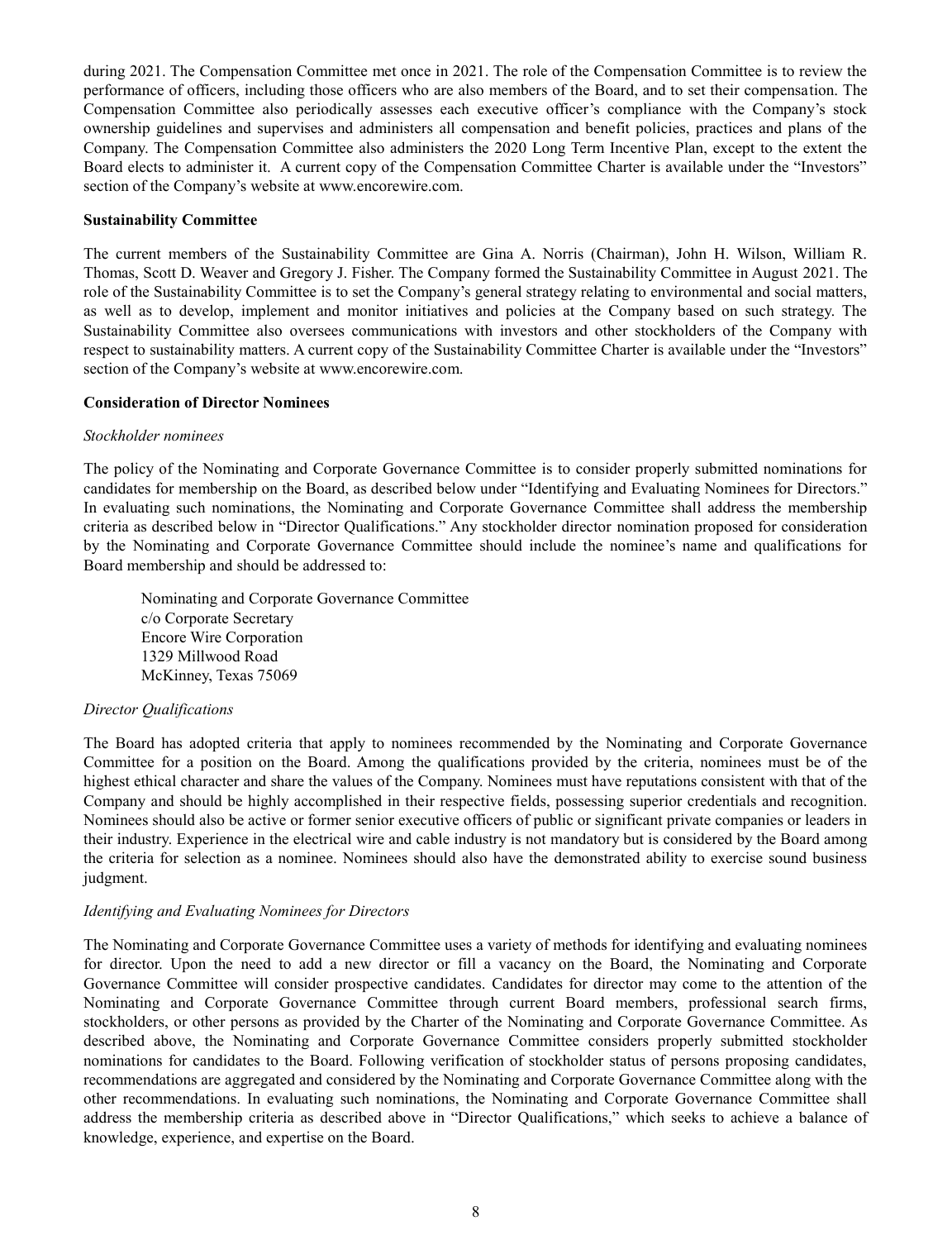# *Diversity*

In evaluating the qualifications of individual Board members, the Nominating and Corporate Governance Committee considers many factors, including a general understanding of management, operations, manufacturing, finance, and other disciplines relative to the success of the Company in today's business environment; understanding of the wire industry; educational and professional background; and personal accomplishment. When considering the overall composition of the Board, the Nominating and Corporate Governance Committee believes that a Board of Directors, comprised of a diverse group of individual Board members, should represent a wide spectrum of personal experiences, perspectives, talents and areas of expertise at the policy-making levels of significant financial, industrial or commercial enterprises. As such, the Board seeks to add highly qualified female and racially diverse individual Board members. The Board added Gina A. Norris as a director at the 2020 annual meeting of stockholders of the Company. Ms. Norris currently serves as the Chair of the Company's Sustainability Committee, which has oversight of our Environmental and Social initiatives. The Board expects to expand its membership in 2022 and believes that the addition of a highly qualified, racially and gender diverse candidate would best serve and represent the interests of stockholders. The Board's continued objective is to recommend a group that can best perpetuate the success of our business and represent stockholder interests through the exercise of sound judgment using its diversity of experience and perspectives.

## **Board Diversity Matrix**

The following matrix is provided in accordance with applicable NASDAQ listing requirements:

| Board Diversity Matrix as of March 21, 2022 |                |   |  |  |  |  |            |                               |
|---------------------------------------------|----------------|---|--|--|--|--|------------|-------------------------------|
| <b>Total Number of Directors</b>            | 6              |   |  |  |  |  |            |                               |
|                                             | Female<br>Male |   |  |  |  |  | Non-Binary | Did Not<br>Disclose<br>Gender |
| Part I: Gender Identity                     |                |   |  |  |  |  |            |                               |
| <b>Directors</b>                            |                | 5 |  |  |  |  |            |                               |
| Part II: Demographic Background             |                |   |  |  |  |  |            |                               |
| African American or Black                   |                |   |  |  |  |  |            |                               |
| Alaskan Native or Native American           |                |   |  |  |  |  |            |                               |
| Asian                                       |                |   |  |  |  |  |            |                               |
| Hispanic or Latinx                          |                |   |  |  |  |  |            |                               |
| Native Hawaiian or Pacific Islander         |                |   |  |  |  |  |            |                               |
| White                                       |                | 5 |  |  |  |  |            |                               |
| Two or More Races or Ethnicities            |                |   |  |  |  |  |            |                               |
| $LGBTQ+$                                    |                |   |  |  |  |  |            |                               |
| Did Not Disclose Demographic Background     |                |   |  |  |  |  |            |                               |

## **Stockholder Communications with the Board**

The Board provides a process for stockholders of the Company to send written communications to the entire Board. Stockholders of the Company may send written communications to the Board of Directors c/o Corporate Secretary, Encore Wire Corporation, 1329 Millwood Road, McKinney, Texas 75069. All communications will be compiled by the Corporate Secretary of the Company and submitted to the Board on a periodic basis.

## **Report of the Audit Committee**

To the Stockholders of Encore Wire Corporation:

The Audit Committee of the Board of Directors oversees the Company's financial reporting process on behalf of the Board of Directors.

Management has the primary responsibility for the financial reporting process, including the Company's system of internal controls and the preparation of the Company's financial statements in accordance with generally accepted accounting principles. The Company's independent auditors are responsible for auditing those financial statements. The Audit Committee's responsibility is to monitor and review these processes.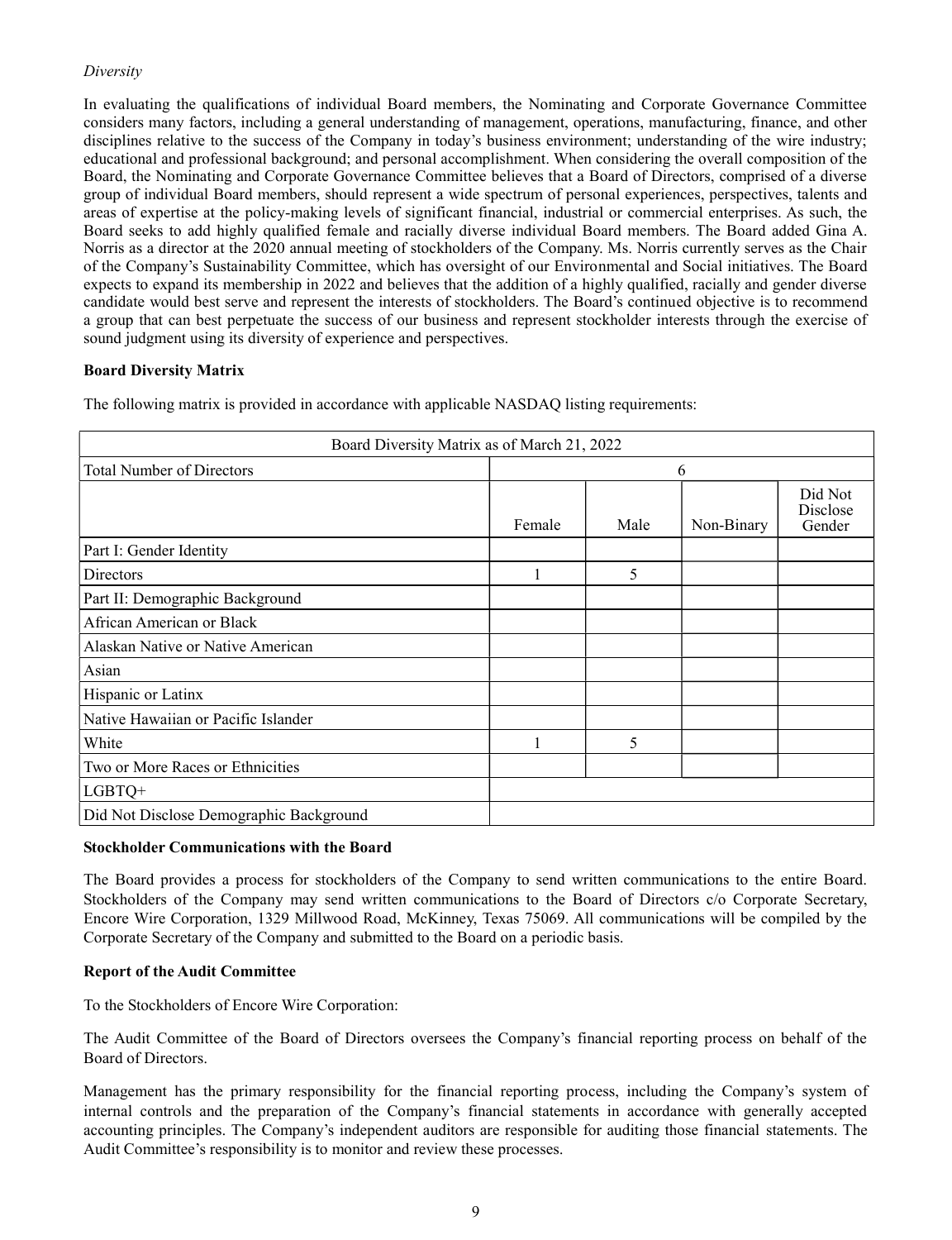It is not the Audit Committee's duty or responsibility to conduct auditing or accounting reviews or procedures. Members of the Audit Committee are not employees of the Company and may not represent themselves to be or to serve as accountants or auditors of the Company. As a result, the Audit Committee has relied, without independent verification, on management's representation that the financial statements have been prepared with integrity and objectivity and in conformity with accounting principles generally accepted in the United States and on the representations of the independent auditors included in their report on the Company's financial statements.

In fulfilling its oversight responsibilities, the Audit Committee reviewed and discussed with management the audited financial statements in the Company's annual report referred to below, including a discussion of the quality, not just the acceptability, of the accounting principles, the reasonableness of significant judgments and the clarity of disclosures in the financial statements. The Audit Committee also reviewed with the independent auditors, who are responsible for expressing an opinion on the conformity of those audited financial statements with generally accepted accounting principles, their judgments as to the quality, not just the acceptability, of the Company's accounting principles and such other matters as are required to be discussed with the Audit Committee under generally accepted auditing standards.

The Audit Committee has discussed with the independent auditors the matters required to be discussed by the applicable requirements of the Public Company Accounting Oversight Board ("PCAOB") and the Securities and Exchange Commission. The Audit Committee has received the written disclosures and the letter from the independent auditors required by applicable requirements of the Public Company Accounting Oversight Board regarding the independent auditor's communications with the Audit Committee concerning independence, and has discussed with the independent auditors the independent auditor's independence.

The Audit Committee's oversight does not provide it with an independent basis to determine that management has maintained appropriate accounting and financial reporting principles or policies, or appropriate internal controls and procedures designed to assure compliance with accounting standards and applicable laws and regulations. Furthermore, the considerations and discussions with management and the independent auditors do not assure that the Company's financial statements are presented in accordance with generally accepted accounting principles, that the audit of the Company's financial statements has been carried out in accordance with generally accepted auditing standards or that the Company's independent accountants are in fact "independent."

The Audit Committee discussed with the Company's independent auditors the overall scope and plans for their audits. The Audit Committee has met with the independent auditors, with and without management present, to discuss the results of their examinations, their evaluations of the Company's internal controls and the overall quality of the Company's financial reporting. In addition, the Audit Committee met with management during the year to review the Company's Sarbanes-Oxley Section 404 compliance efforts related to internal controls over financial reporting. The Audit Committee held four meetings during 2021.

In reliance on the reviews and discussions referred to above, the Audit Committee recommended to the Board of Directors (and the Board has approved) that the audited financial statements be included in the annual report on Form 10-K for the year ended December 31, 2021 for filing with the Securities and Exchange Commission. The Audit Committee and the Board have also recommended the selection of Ernst & Young LLP as the Company's independent auditors.

## **AUDIT COMMITTEE**

Scott D. Weaver, Chairman John H. Wilson Gregory J. Fisher Gina A. Norris

The above report of the Audit Committee and the information disclosed above related to Audit Committee independence under the heading "Board Independence" shall not be deemed to be "soliciting material" or to be "filed" with the SEC or subject to the SEC's proxy rules or to the liabilities of Section 18 of the Exchange Act, and such information shall not be deemed to be incorporated by reference into any filing made by the Company under the Exchange Act or under the Securities Act of 1933, as amended (the "Securities Act").

## **Code of Business Conduct and Ethics**

In connection with the Company's long-standing commitment to conduct its business in compliance with applicable laws and regulations and in accordance with its ethical principles, the Board of Directors has adopted a Code of Business Conduct and Ethics applicable to all employees, officers, directors, and advisors of the Company. The Code of Business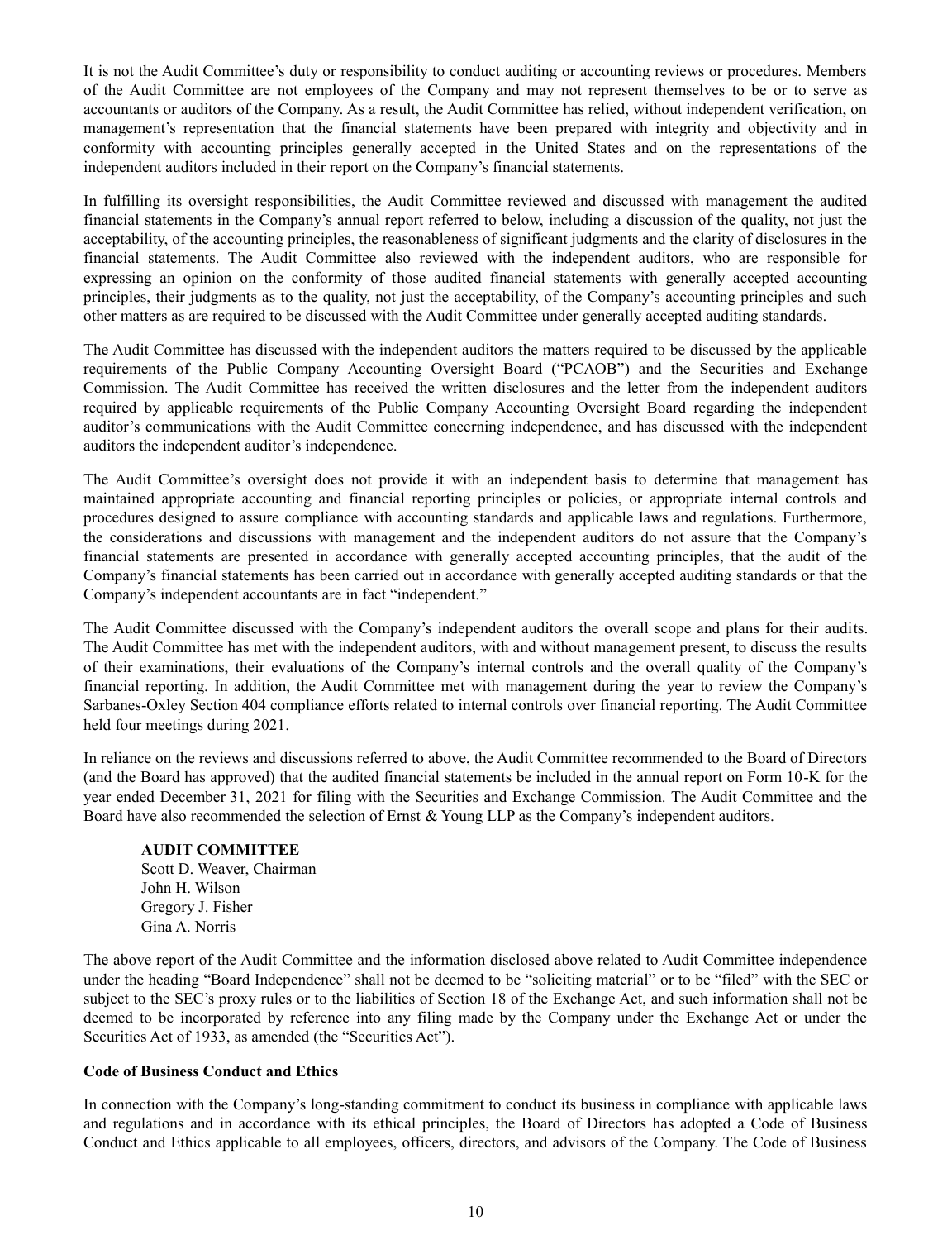Conduct and Ethics of the Company is available under the "Investors" section of the Company's website at www.encorewire.com and is incorporated herein by reference.

### **Environmental, Social and Governance**

In connection with the Company's commitment to operating all aspects of its business with integrity, contributing to our local community in a variety of ways, promoting a culture of diversity and inclusion, and using our natural resources thoughtfully and responsibly, the Board of Directors established the Sustainability Committee in 2021 to assist the Board in its oversight of environmental and social strategy, risks, and risk mitigation.

In March 2021, we released our first Global Human and Labor Rights Policy to increase transparency into our longstanding policies that protect and respect the rights of our stakeholders, community, and employees. In October 2021, we released our first Global Environmental Policy to highlight our commitment to environmental compliance, preservation, and minimizing our environmental impact. In November 2021, we released our first Occupational Health and Safety Policy to increase transparency into our long-standing commitment to provide a working environment that promotes optimal health and safety for our employees.

During 2022, we will provide updates on our initiatives and activities in the environmental, social responsibility and governance aspects of our business. All current and future information on our policies, social impact and environmental programs, as well as our sustainability efforts, are available under the "Sustainability" section of the Company's website at www.encorewire.com.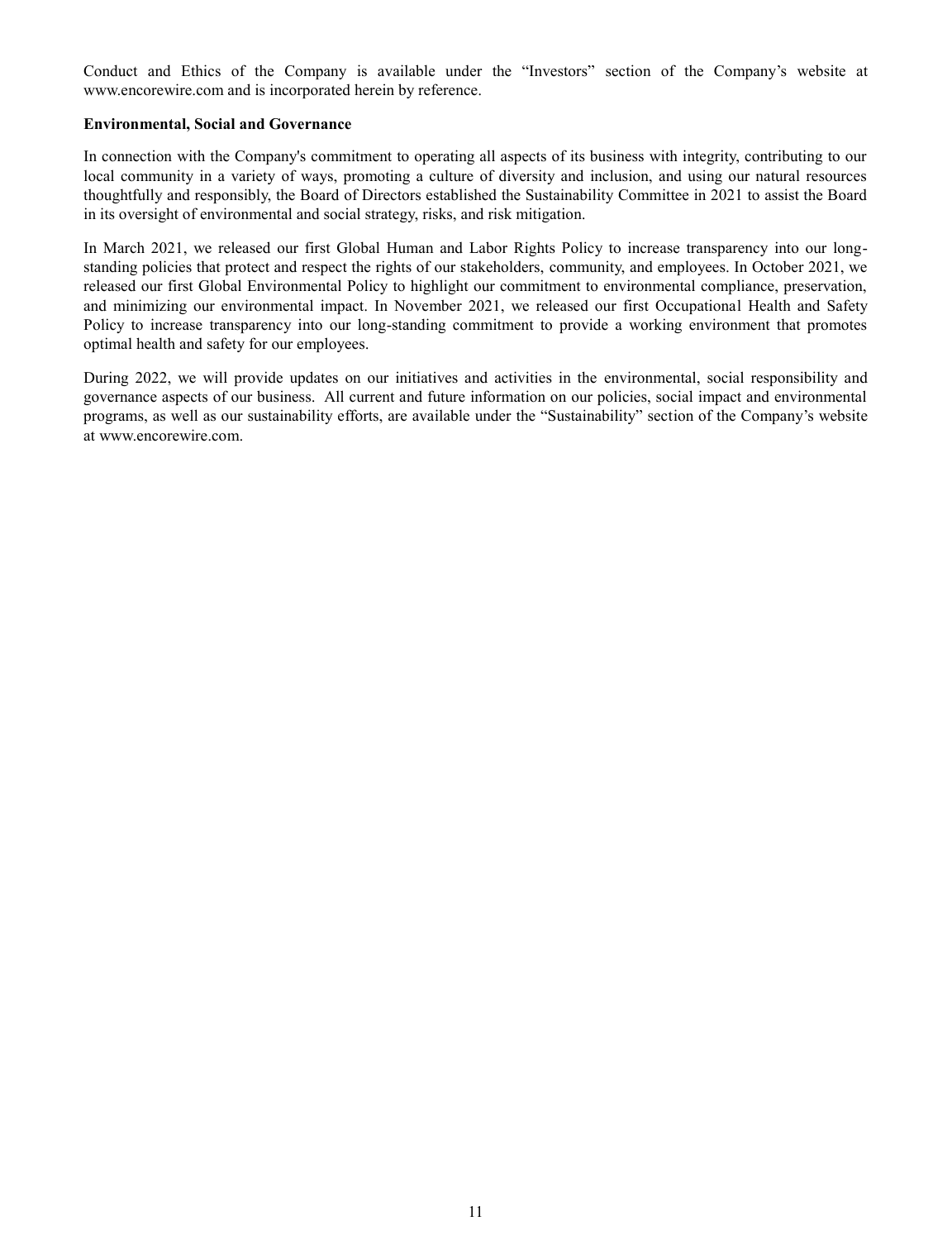## **SECURITY OWNERSHIP OF CERTAIN BENEFICIAL OWNERS, DIRECTORS AND NAMED EXECUTIVE OFFICERS**

The following table sets forth, as of March 17, 2022, the beneficial ownership of Common Stock of the Company (the only equity securities of the Company presently outstanding) by (i) each director and nominee for director of the Company, (ii) the named executive officers listed in the Summary Compensation Table elsewhere in this proxy statement, (iii) all directors and named executive officers of the Company as a group and (iv) each person who was known to the Company to be the beneficial owner of more than five percent of the outstanding shares of Common Stock.

|                                                                                                      | <b>Common Stock</b>        |     |                               |  |  |
|------------------------------------------------------------------------------------------------------|----------------------------|-----|-------------------------------|--|--|
|                                                                                                      |                            |     | <b>Beneficially Owned (1)</b> |  |  |
| Name                                                                                                 | <b>Number</b><br>of Shares |     | Percent<br>of Class           |  |  |
| Directors and Nominees for Director                                                                  |                            |     |                               |  |  |
| Gregory J. Fisher                                                                                    | 9,850                      |     | $\ast$                        |  |  |
| Daniel L. Jones                                                                                      | 683,120                    | (2) | 3.42%                         |  |  |
| Gina A. Norris                                                                                       | 2,350                      |     | $\ast$                        |  |  |
| William R. Thomas                                                                                    | 9,850                      |     | ∗                             |  |  |
| Scott D. Weaver                                                                                      | 25,350                     |     | *                             |  |  |
| John H. Wilson                                                                                       | 10,350                     |     | $\ast$                        |  |  |
| Named Executive Officers (excluding directors and nominees named                                     |                            |     |                               |  |  |
| Bret J. Eckert                                                                                       | 100,000                    | (3) | $\ast$                        |  |  |
| All Directors and Named Executive Officers as a group (7 persons)                                    | 840,870                    |     | 4.20%                         |  |  |
| Beneficial Owners of More than 5% (excluding persons named above)                                    |                            |     |                               |  |  |
| BlackRock Inc.<br>40 East 52nd Street<br>New York, NY 10022                                          | 3,095,795                  | (4) | 15.69%                        |  |  |
| The Vanguard Group<br>100 Vanguard Blvd.<br>Malvern, PA 19355                                        | 2,208,794                  | (5) | 11.20%                        |  |  |
| Dimensional Fund Advisors LP<br>Palisades West, Building One, 6300 Bee Cave Road<br>Austin, TX 78746 | 1,502,752                  | (6) | 7.62%                         |  |  |

- \* Less than one percent.
- (1) Except as otherwise indicated or with respect to restricted stock units (which are hypothetical awards of Common Stock that do not entitle the holder to any rights as a stockholder until such awards are settled in Common Stock), each stockholder named in the table has sole voting and investment power with respect to all shares of Common Stock indicated as being beneficially owned by such stockholder.
- (2) Includes 136,000 shares of Common Stock underlying stock options that are exercisable within 60 days, 108,334 restricted stock units that do not carry voting rights that vest over the next one to three years, 5,542 shares held in Mr. Jones's account under the Company's 401(k) Plan, 10,125 shares of Common Stock owned by Mr. Jones's spouse and 337 shares owned by Mr. Jones's son. Mr. Jones disclaims beneficial ownership of the shares owned by his spouse and his son.
- (3) Includes 66,667 restricted stock units that do not carry voting rights that vest over the next one to three years.
- (4) As reported in Amendment No. 2 to Schedule 13G filed by BlackRock, Inc. ("BlackRock") on January 27, 2022 with the SEC. BlackRock has sole power to vote or to direct the vote of 3,047,215 shares of common stock and sole power to dispose or to direct the disposition of 3,095,795 shares of Common Stock.
- (5) As reported in Amendment No. 9 to Schedule 13G filed by The Vanguard Group, Inc. ("Vanguard Group") on February 10, 2022 with the SEC. Vanguard Group holds sole voting power with respect to none of such shares and shares dispositive power with respect to 35,520 of such shares.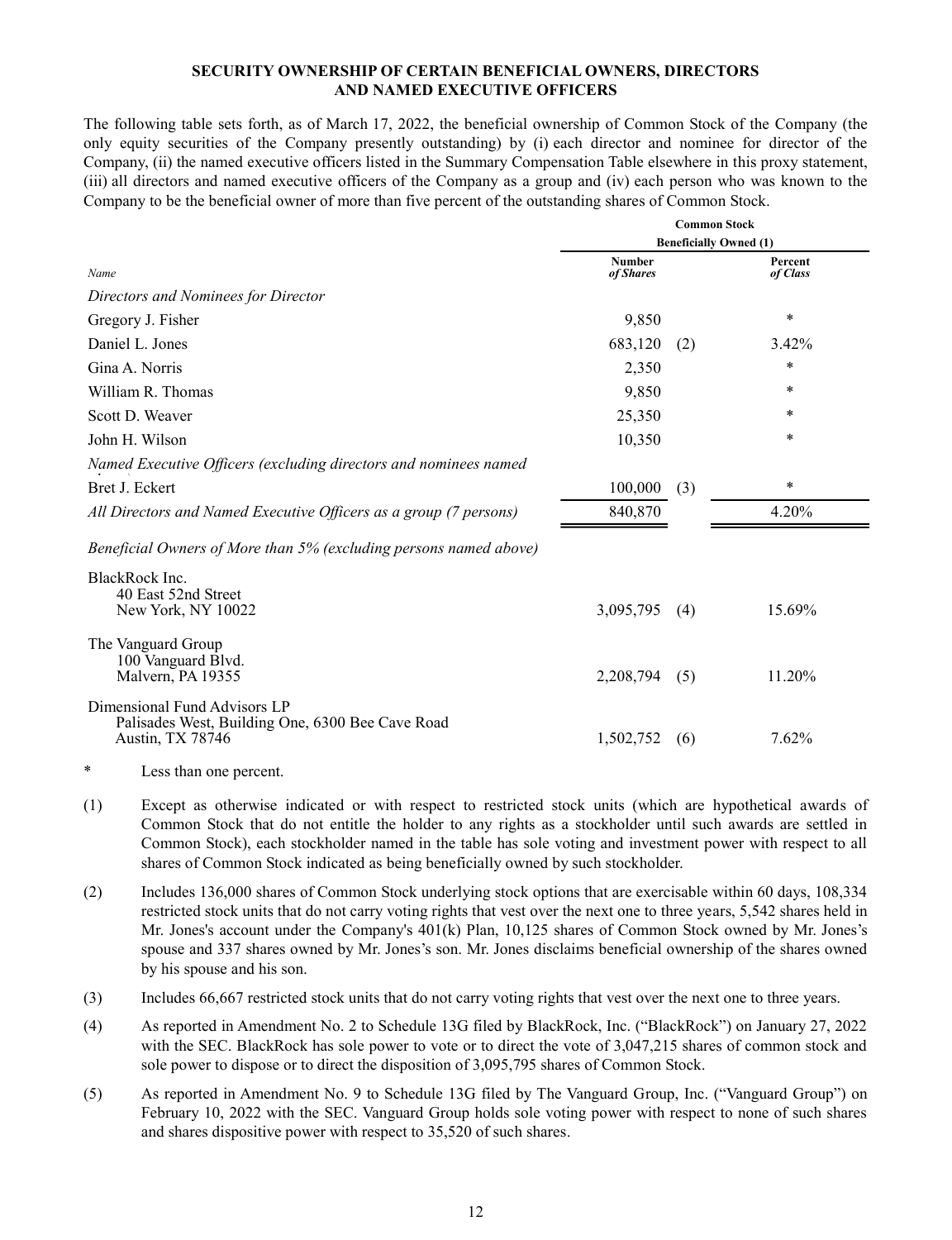(6) As reported in Amendment No. 10 to Schedule 13G filed by Dimensional Fund Advisors LP ("Dimensional") on February 8, 2022 with the SEC. Dimensional has sole power to vote or to direct the vote of 1,474,299 shares of common stock and sole power to dispose or to direct the disposition of 1,502,752 shares of Common Stock. Dimensional, an investment adviser registered under Section 203 of the Investment Advisors Act of 1940, furnishes investment advice to four investment companies registered under the Investment Company Act of 1940, and serves as investment manager to certain other commingled group trusts and separate accounts (such investment companies, trusts and accounts, collectively referred to as the "Funds"). In certain cases, subsidiaries of Dimensional may act as an adviser or sub-adviser to certain Funds. In its role as investment advisor, subadvisor and/or manager, neither Dimensional nor its subsidiaries possess voting and/or investment power over the securities owned by the Funds and may be deemed to be the beneficial owner of such shares. However, all shares reported by Dimensional are owned by the Funds. Dimensional disclaims beneficial ownership of such securities.

#### **EXECUTIVE COMPENSATION**

#### **Compensation Discussion & Analysis**

#### **Compensation Highlights**

Our compensation programs are designed to both attract and retain top-level executive talent and align the long- and short-term interests of our executives with those of our stockholders. We received support from more than 95% of the stockholder present in person or by proxy at our 2021 annual meeting of stockholders in support of our Advisory Vote on Executive Compensation in 2021, which our Compensation Committee considers to be among the most important items of feedback about our compensation programs. We recognize and reward our executive officers through compensation arrangements focused on the Company's performance, and we ensure a strong alignment of interests with our stockholders by including a significant amount of equity in the overall mix of pay. Our pay mix includes base salary, an annual incentive cash bonus plan, and a long-term incentive plan under which we grant time-based restricted stock units ("RSUs").



This Compensation Discussion and Analysis section addresses the following topics: (i) the members and role of the Company's Compensation Committee; (ii) our compensation-setting process; (iii) our compensation philosophy; (iv) the components of our executive officer compensation program; and (v) our decisions for compensation earned by the Company's named executive officers in 2021.

The Board of Directors has determined that Daniel L. Jones, Chairman, President and Chief Executive Officer of the Company, and Bret J. Eckert, Vice President—Finance, Treasurer, Secretary and Chief Financial Officer of the Company, were the Company's only named executive officers for the year ended December 31, 2021. Throughout this proxy statement, Mr. Jones and Mr. Eckert are referred to as the "named executive officers." In this "Compensation Discussion and Analysis" section, the terms, "we," "our," "us," and the "Committee" refer to the Compensation Committee.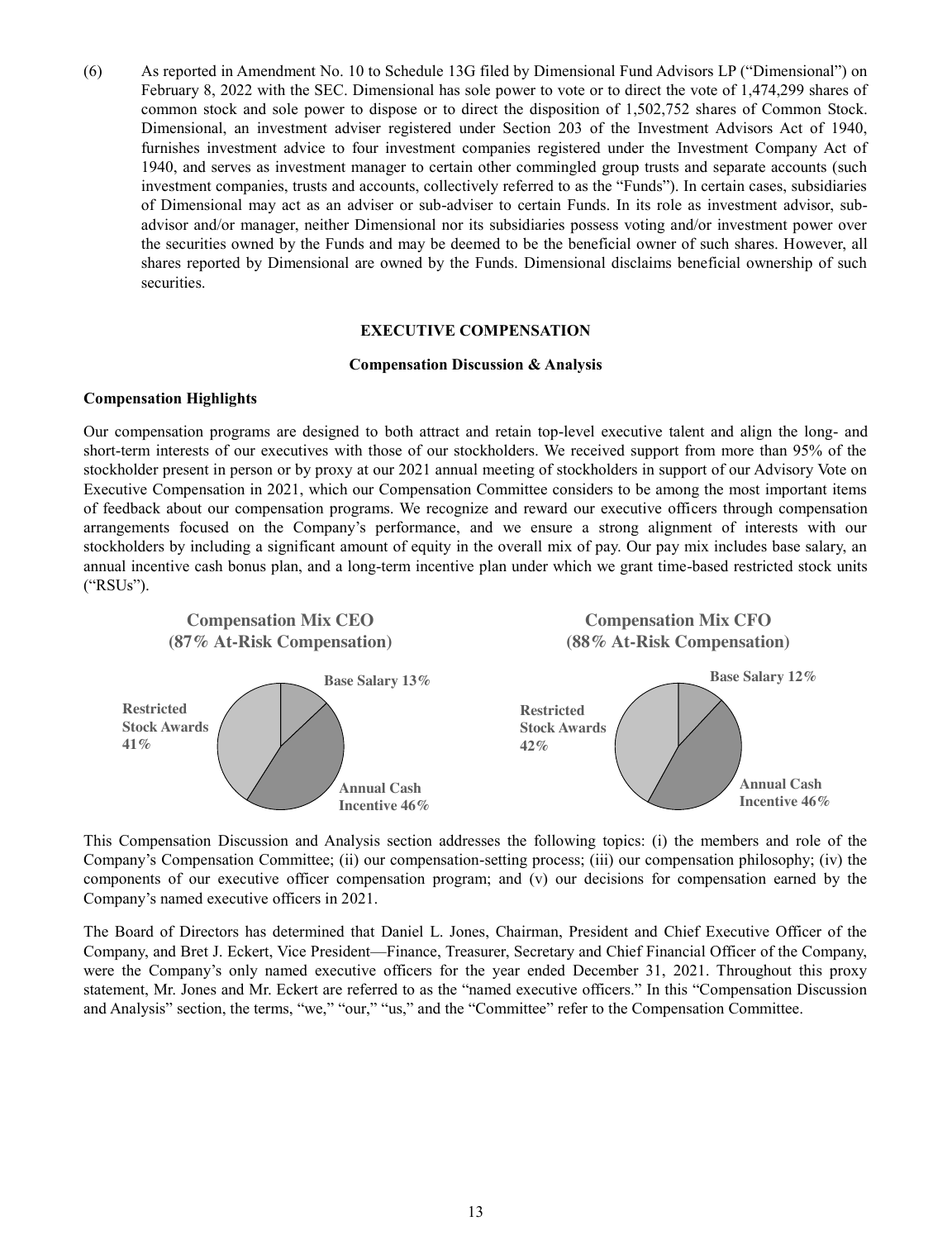# **The Compensation Committee**

# Committee Members and Independence

John H. Wilson (Chairman), Scott D. Weaver, Gregory J. Fisher, William R. Thomas and Gina A. Norris are the current members of the Compensation Committee. Each member of the Compensation Committee qualifies as an independent director under NASDAQ listing standards.

# Role of the Compensation Committee

The Compensation Committee administers the compensation program for the officers and certain key employees of the Company and makes all related decisions. The Compensation Committee also oversees the Company's compensation and benefit policies, practices and plans of the Company, including administering the 2020 Long Term Incentive Plan. The Compensation Committee ensures that the total compensation paid to the officers is fair, reasonable and competitive. The Compensation Committee did not retain compensation advisors with respect to compensation earned during 2021, nor has it done so in the past. The Compensation Committee operates under a written charter adopted by the Board. The charter is available under the "Investors" section of the Company's website at www.encorewire.com. The fundamental responsibilities of the Compensation Committee are:

- To review at least annually the goals and objectives and the structure of the Company's plans for officer compensation, incentive compensation, equity-based compensation, and its general compensation plans and employee benefit plans (including retirement and health insurance plans);
- To evaluate annually the performance of the Chief Executive Officer and Chief Financial Officer in light of the goals and objectives of the Company's compensation plans, and to determine their compensation levels based on this evaluation;
- To review annually and determine the compensation level of all officers and certain key employees of the Company, in light of the goals and objectives of the Company's compensation plans;
- In consultation with the Chief Executive Officer, to oversee the annual evaluation of management of the Company, including other officers and key employees of the Company; and
- To review, recommend to the Board, and administer all equity-based compensation plans.

## Committee Meetings

The Compensation Committee meets as often as necessary to perform its duties and responsibilities. The Compensation Committee held one meeting during 2021. We typically meet with the Chief Executive Officer and the Chief Financial Officer. We also meet in executive session without management.

## **The Compensation-Setting Process**

We meet in executive session each year to evaluate the performance of the officers and certain key employees of the Company, to determine their incentive bonuses for the current year, to set their base salaries for the next calendar year, and to consider and approve any grants of equity incentive compensation.

Although many compensation decisions are made in the fourth quarter, our compensation planning process continues throughout the year. Compensation decisions are designed to promote our fundamental business objectives and strategy. Business and succession planning, evaluation of management performance and consideration of the business environment are year-round processes.

Executive management plays a significant role in the compensation-setting process. The most significant aspects of executive management's role are:

- Evaluating employee performance; and
- Recommending salary levels, bonus awards, long-term deferred cash awards, and equity incentive awards.

The Chief Executive Officer and Chief Financial Officer also participate in Compensation Committee meetings at the Committee's request to provide: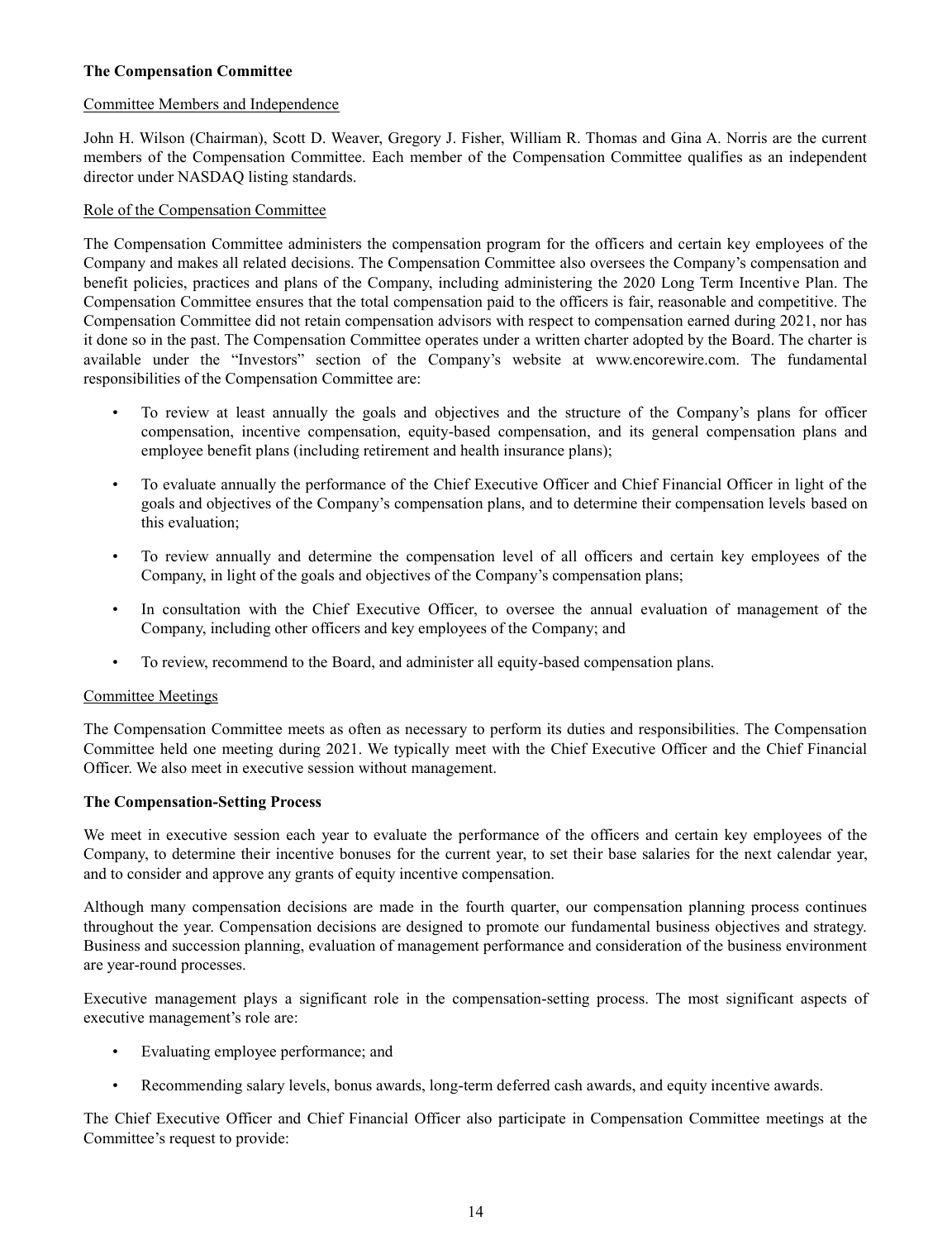- Background information regarding the Company's strategic objectives;
- Detailed background information regarding the accomplishments of the Company and management;
- Their evaluation of the performance of the other officers and key employees; and
- Compensation recommendations as to the other officers.

### **Compensation Philosophy**

Our compensation philosophy is reviewed each year and updated as needed by our Compensation Committee. None of our named executive officers have an employment agreement with the Company. We believe that our executive compensation program provides our named executive officers with a balanced compensation approach each year by providing a market-competitive base salary along with participation in annual and long-term incentive compensation plans that are focused on the Company's financial performance. Our executive compensation program is designed to ensure that the interests of our named executive officers are closely aligned with those of our stockholders and customers, with the ultimate objective of improving stockholder value. We believe that our executive compensation program is effective in allowing our organization to attract and retain highly-qualified senior management team members who can deliver outstanding performance.

The Compensation Committee seeks to achieve the following goals with the Company's officer compensation programs: to attract, retain and motivate officers and to reward them for value creation. The individual judgments made by the Compensation Committee are somewhat subjective and are based largely on the Compensation Committee's perception of each officer's contribution to both past performance and the long-term growth potential of the Company. These judgments start with an evaluation of the Company's overall performance and are then paired with an evaluation of that individual's performance that are used to compare their performance to that of their peers. The Compensation Committee chose this approach to reward individuals who have both contributed to the Company's overall success and performed well compared to their peers, while not rewarding poor performance. The Compensation Committee does not establish specific performance targets for officers to avoid any incentive for officers to behave in a self-interested manner or a manner otherwise detrimental to the Company to achieve such targets. The Compensation Committee believes that this approach promotes teamwork and aligns with the long-term interests of the stockholders.

At the core of our compensation philosophy is our guiding belief that pay should be linked to performance, and several factors underscore that philosophy. Performance is measured both from the macro level of Company earnings and performance, and the micro level of the specific officers' performance. A substantial portion of officer compensation is determined by each officer's contribution to the Company's profitability and performance based largely on a review of each officer's performance of his or her specific duties and responsibilities that the Chief Executive Officer conducts with the Compensation Committee.

The Compensation Committee believes that total compensation and accountability should increase with position and responsibility. Consistent with this philosophy, total compensation is higher for individuals with greater responsibility and greater ability to influence the Company's results and strategic initiatives. As position and responsibility increases, a greater portion of the officer's total compensation is performance-based pay.

In addition, our compensation methods focus management on achieving strong annual performance in a manner that supports and encourages the Company's long-term success and profitability. Our bonus payouts are highly variable based on Company and individual performance. We believe that equity incentive compensation awards issued under the 2020 Long Term Incentive Plan or previously issued under the 2010 Stock Option Plan create long-term incentives that align the interests of management with the interests of long-term stockholders. Further, the Company's stock ownership guidelines encourage our executive officers to focus on the long-term interests of the Company's stockholders. Finally, we believe the Company's overall compensation levels must be sufficiently competitive to attract and retain talented leaders.

The 2020 Long Term Incentive Plan enables the Company to provide stock-based incentives that align the interests of employees and directors with those of the stockholders of the Company, motivate employees and directors to achieve long-term results, reward employees and directors for their achievements, and attract and retain the types of employees and directors who will contribute to the Company's long-term success.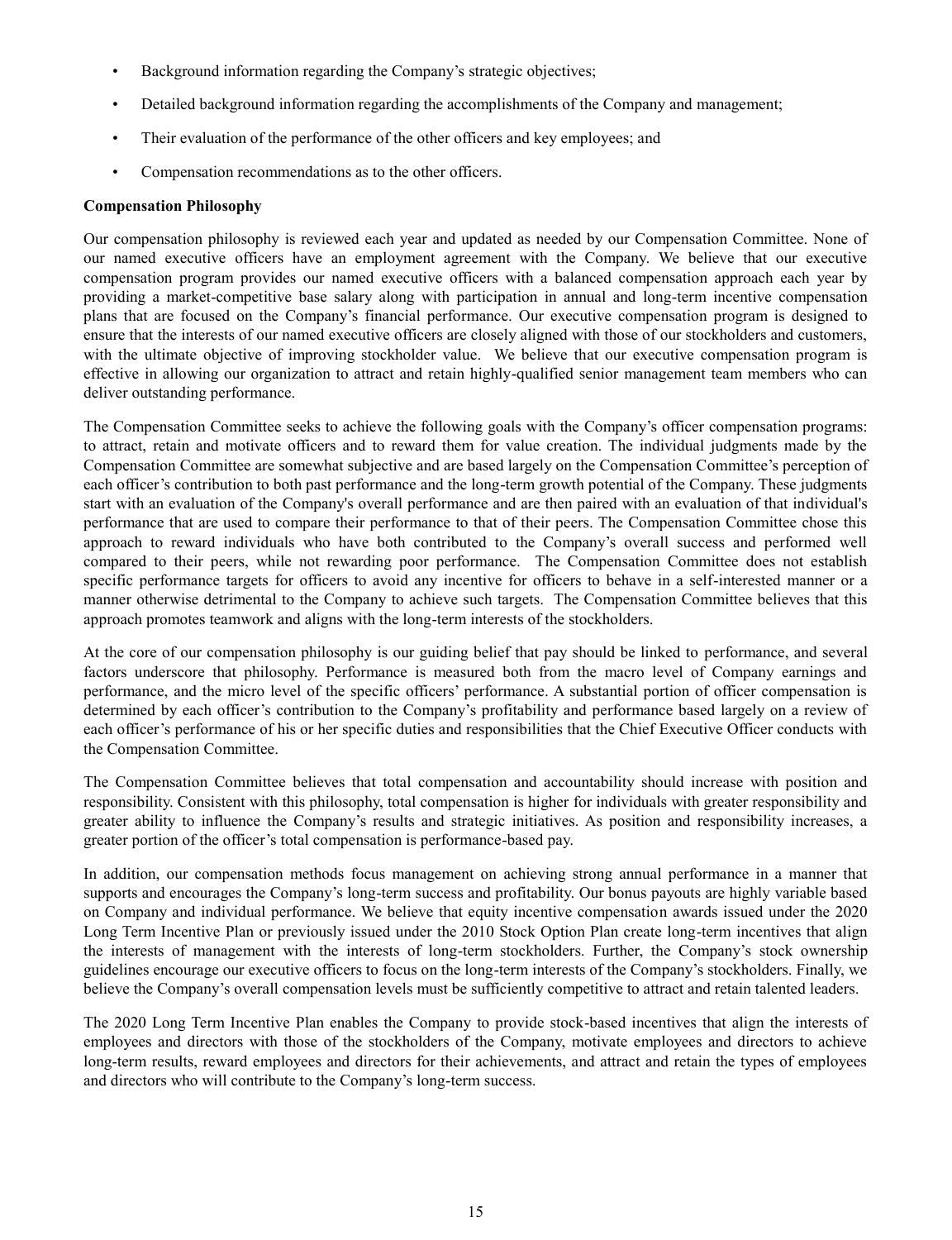## **2021 Compensation**

This section describes the compensation decisions that the Compensation Committee made with respect to the named executive officers for 2021.

#### Executive Summary

In 2021 and in the first quarter of 2022, we continued to apply the compensation principles described above in determining the compensation of our named executive officers. In summary, the compensation decisions made for 2021 for the named executive officers were as follows:

- We raised the base salary for Mr. Jones from \$925,000 for fiscal year 2020 to \$1,000,000 for fiscal year 2021, and the base salary for Mr. Eckert from \$400,000 for fiscal year 2020 to \$475,000 for fiscal 2021;
- We awarded cash incentive bonus payments to the named executive officers in the amount of \$3,500,000 to Mr. Jones and \$1,750,000 to Mr. Eckert in the fourth quarter of 2021 as compensation for performance in fiscal year 2021; and
- We granted 75,000 restricted stock units subject to time-based vesting to Mr. Jones and 50,000 restricted stock units to Mr. Eckert in the first quarter of 2022 as compensation for performance in fiscal year 2021.

In setting compensation policies and making compensation decisions for the named executive officers, we do not use specific formula-driven plans. We do, however, consider a number of factors, including the Company's overall performance in terms of revenue, profitability, growth and growth initiatives, and cost containment among others. We take into account the overall economic and industry specific environments that management faces in any given period. We also heavily weigh the individual's personal performance and how such individual contributed to the success of the rest of the management team. We discuss the performance of the Company and members of the executive staff with the Chief Executive Officer at quarterly Board meetings and at other appropriate points throughout the year. Many of the officers make presentations at quarterly Board meetings, enabling the Board to discuss that officer's area of functional responsibility and performance personally. Our two named executive officers participate in all Board meetings. While the final amount of any compensation paid to the named executive officers is somewhat discretionary, based on our business judgment, and is not generated or calculated by reference to any particular formula or performance target, it is based on our assessment of their performance in managing the Company and performing their specific duties. We believe this methodology is superior to other more formula-based calculations that can lead to executives focusing on short-term and personal performance to the detriment of the Company's team-oriented performance.

#### Compensation Components

As described in more detail below, the three main components that we use to compensate and incentivize the named executive officers are base salary, cash incentive bonuses and long-term equity incentive awards. The named executive officers have no employment agreements with the Company.

The Company competes in an industry consisting primarily of private companies or public companies with divisions or subsidiaries that compete with the Company. Because of the lack of directly comparable salary information with producers of electric building wire, we also periodically refer to surveys of salary data with respect to executives in comparable positions at comparable companies. To set salary levels for 2021 for our named executive officers, we obtained summary compensation information from several data and analytics companies who analyze all public company proxies every year. These databases contain all U.S. public company proxy salary disclosures for key executives at each company.

We utilized this data to compare share performance and pay-related metrics between Encore Wire and a Peer Group. The Peer Group companies we utilized are from the "Capital Goods" industry sector (consistent with Encore's designation) with a market capitalization ranging from \$2 billion to \$10 billion. The Peer Group identified based on these criteria totaled 99 domestic public companies with summary percentiles demonstrating the average metric in the  $90<sup>th</sup>$ ,  $75<sup>th</sup>$ ,  $50<sup>th</sup>$ , 25<sup>th</sup>, and 10<sup>th</sup> percentile ranges of the overall Peer Group.

We have historically kept our base salaries at competitive levels while trying to incentivize our executives with strong bonus and stock award programs that allow the executives to have significant upside when the Company performs well. To that end, the relative amounts of the base salary and bonus of our executives are set at levels so that a significant portion of the total compensation that such executive can earn is performance-based pay as noted below. Base salary is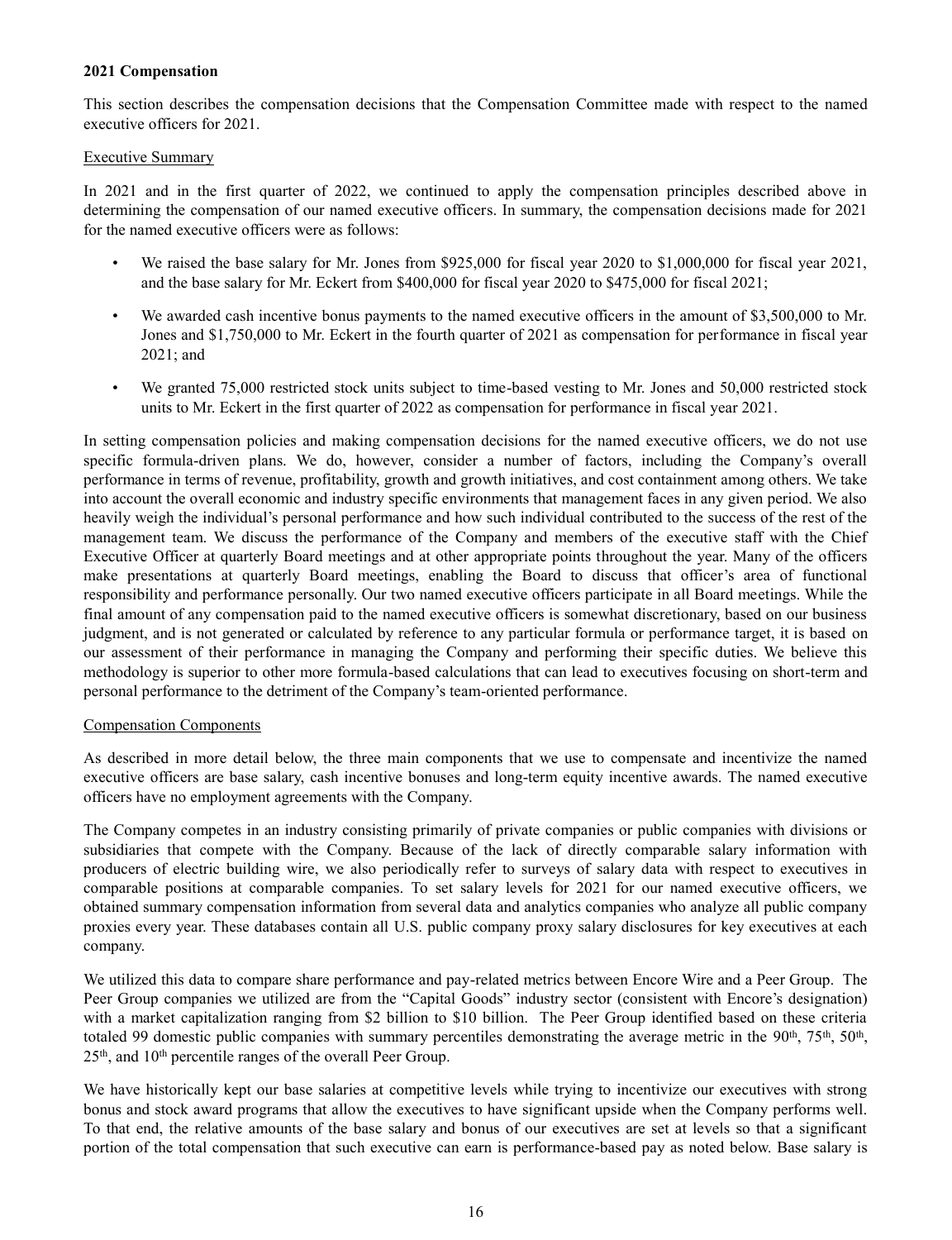largely determined based on the methodology described above in concert with data obtained from ISS databases noted above.



*Base Salary*. Fixed cash compensation, subject to annual review and adjusted in response to changes in performance, duties, strategic importance or competitive salary practices. The payment of a base salary is intended to provide a stable, fixed amount of income to our named executive officers for their day-to-day job performance. Base salaries represent a relatively small portion of total compensation. However, the amount of base salary paid to each named executive officer is a determinant of other elements of compensation. The Compensation Committee reviews base salaries annually. Annual salary adjustments are not automatic or guaranteed, but rather based on the committee's subjective evaluation of the performance of each named executive officer, the value of the individual in the position to the Company relative to other positions and their level of experience, as well as current economic conditions.

*Annual Cash Incentive*. Cash incentive bonus payments are determined as described above, based primarily on each named executive officer's contribution to the Company's performance of key objectives and profitability over the previous calendar year. The Committee believes that profitability is one of the most useful measures of management's effectiveness in creating value for the stockholders of the Company. We employ the methodology described above in concert with data from salary surveys in determining the amount of cash incentive bonus awards.

*Annual Equity Incentive*. The Company's named executive officers were eligible to receive equity awards granted under the 2020 Long Term Incentive Plan, as more fully described in Note 7 to the Financial Statements of the Company's Annual Report on Form 10-K for the year ended December 31, 2021 and incorporated herein by reference. The Company granted all equity awards in 2021 under the 2020 Long Term Incentive Plan, with an exercise price that is at the fair market value of the Company's Common Stock as of the date of grant. The equity awards granted in 2021 were made in connection with each named executive officer's efforts in fiscal year 2020. The exercise price for equity award grants is determined by reference to the closing price per share on NASDAQ at the close of business on the date of grant. Other than the 2020 Long Term Incentive Plan, as of December 31, 2021, the Company had not adopted any other equity incentive plans in which the named executive officers or directors may participate. The Compensation Committee makes equity awards at regular or special meetings of the Compensation Committee and sets the effective date at such meetings. The Company also made grants of equity incentive awards, including grants of unrestricted stock and restricted stock units subject to vesting, at the discretion of the Compensation Committee.

In determining the number of equity incentives to be granted to officers and the frequency of such grants, the Compensation Committee has taken into account the individual's position, scope of responsibility, ability to affect profitability, the individual's performance and the value of stock awards in relation to other elements of total compensation. In addition, since the Company believes that profitability is the most useful measure of management's effectiveness in creating value for the stockholders, the Company's profitability over the prior calendar year is also taken into account when determining the number and type equity awards to be granted to officers.

## Analysis

The Compensation Committee increased the base salary for Mr. Jones from \$925,000 for fiscal year 2020 to \$1,000,000 for fiscal year 2021. In making this decision with respect to Mr. Jones's 2021 salary level, the Committee considered the following:

• Mr. Jones is a veteran executive in the wire industry and performed extremely well in leading the Company through a very difficult year in 2020. Under his leadership the Company remained fully operational throughout 2020 while improving safety metrics and employee retention over the prior year. By continuing to leverage our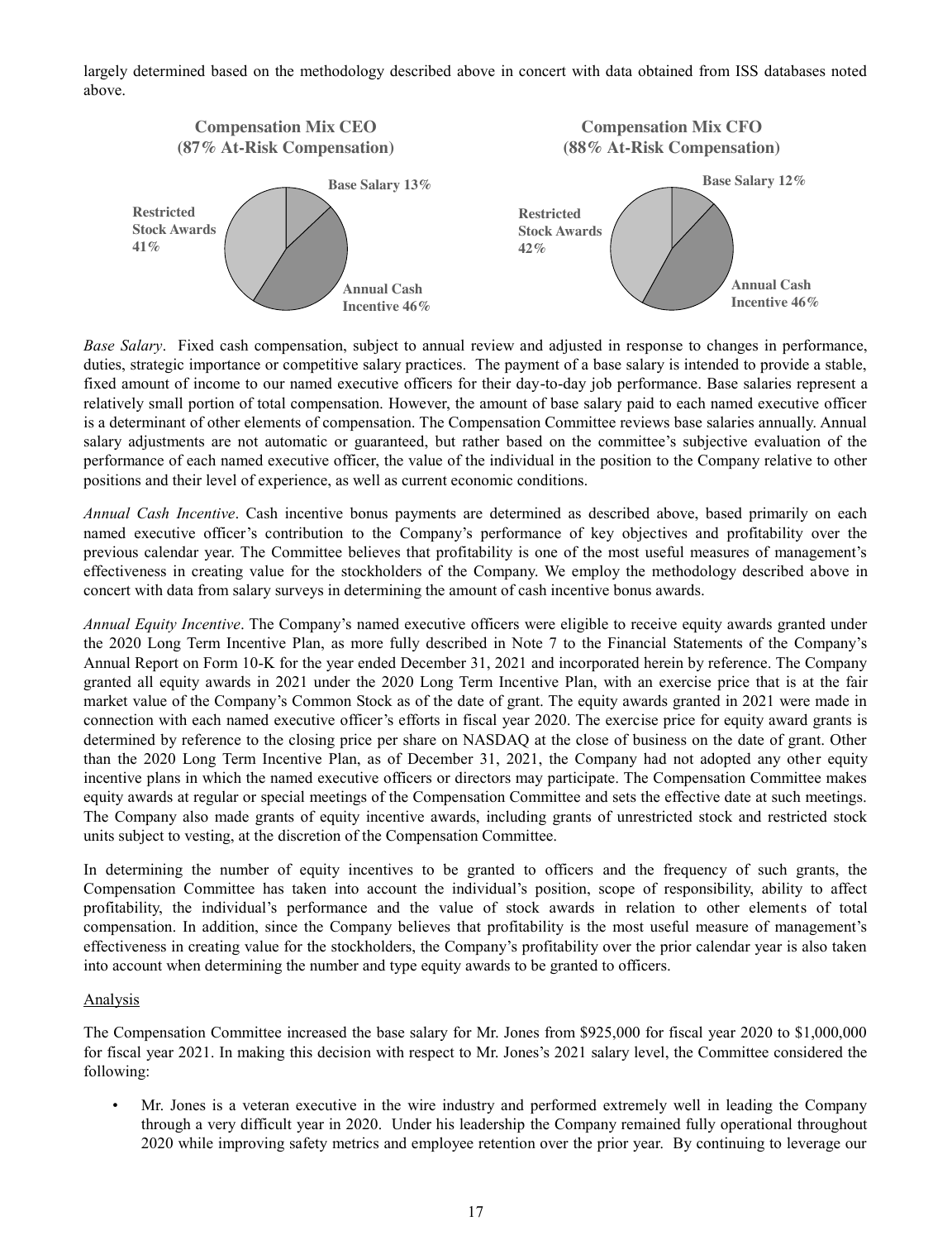low cost business model the Company grew earnings per share over 30% over 2019 while improving gross profit margins to 15.2% in 2020 compared to 13.0% in 2019. In addition, Mr. Jones has successfully led the launch of our service center construction while managing the upgrades and capacity improvements throughout the plants.

- Mr. Jones performed his primary business objectives well for 2020 which were to manage the Company's operations in a cost effective manner, manage the independent sales force to produce as much sales volume as possible while balancing the Board's preference for profit versus volume, manage customer relationships, seek ways to expand the Company's product offerings, help to ensure that the Company complies with regulatory requirements and meets related deadlines, manage risk and protect the Company's strong balance sheet while driving earnings growth in a difficult industry environment during 2020.
- Mr. Jones's base salary was increased to \$1,000,000 effective January 1, 2021, and this amount was in the top quartile of the Chief Executive Officers of companies in the Comparison Group in the 2020 ISS compensation survey. However, compared to the total compensation (including all cash, equity and other compensation) of CEOs in the ISS survey, Mr. Jones was in the first (lowest) quartile.

The Compensation Committee increased the base salary for Mr. Eckert from \$400,000 for fiscal year 2020 to \$475,000 for fiscal 2021. In setting Mr. Eckert's base salary for 2021, the Committee considered the following:

- Mr. Eckert is a veteran executive leader of public companies and performed extremely well in 2020. Under his leadership the Company remained fully operational throughout 2020 while improving safety metrics and employee retention over the prior year. He and Mr. Jones also successfully navigated a remote workforce during the height of the pandemic while ensuring Company operations were not impacted. By continuing to leverage our low cost business model the Company grew earnings per share over 30% over 2019 while improving gross profit margins to 15.2% in 2020 compared to 13.0% in 2019. In addition, Mr. Eckert has successfully led the launch of our service center construction while managing the upgrades and capacity improvements throughout the plants.
- Mr. Eckert's base salary was increased to \$475,000 effective January 1, 2021, and this amount was in the third quartile of the Chief Financial Officers of companies in the Comparison Group in the 2020 ISS compensation survey. Compared to the total compensation (including all cash, equity and other compensation) of CFOs in the ISS survey, Mr. Eckert was between the first (lowest) and second quartile.

The Committee determined to increase the base salaries for 2021 for Mr. Jones and Mr. Eckert based on the items noted above which drove strong performance during a very challenging year in 2020. The Committee recognized that the named executive officers had performed very well versus the rest of the industry, and that the Company's earnings and prospects had done well in 2020. With the efforts of Mr. Jones and Mr. Eckert, the Company's earnings increased on a year over year basis. The Committee also took into account that the salary of Mr. Jones had not been increased in the prior year.

In determining cash incentive (bonus) payments at the end of 2021 that were paid to the named executive officers in the fourth quarter of 2021, the Committee considered the Company's record performance during 2021. In addition, the Committee considered the success of the named executive officers in managing the significant expansion projects and capacity improvements throughout the campus. Under the leadership of Mr. Jones and Mr. Eckert, the Company quickly adjusted to remain fully operational in the current environment, leading the team to achieve operating improvements and exceptional financial results, while overseeing a significant capital project expansion. During 2021, net sales increased to \$2.593 billion compared to \$1.277 billion in 2020 while achieving the highest earnings in the history of the Company. Earnings per share were \$26.22 in 2021 compared to \$3.68 in 2020. The Committee also considered that the named executive officers had a positive impact on growing the Company's market share during 2021, while bolstering an already strong balance sheet.

Recognizing Encore Wire's exceptional performance in the construction and building wire industries and the other factors discussed above, the Committee awarded Mr. Jones and Mr. Eckert cash bonuses of \$3,500,000 and \$1,750,000, respectively, in the fourth quarter of 2021.

The Compensation Committee also granted 75,000 time-vested restricted stock units to Mr. Jones and 50,000 to Mr. Eckert in January 2022. These restricted stock units were granted to the named executive officers pursuant to the Company's 2020 Long Term Incentive Plan based on their leadership and performance during 2021. The Compensation Committee intends to continue to create long-term incentives for Mr. Jones and Mr. Eckert to maintain their alignment with the interests of long-term stockholders.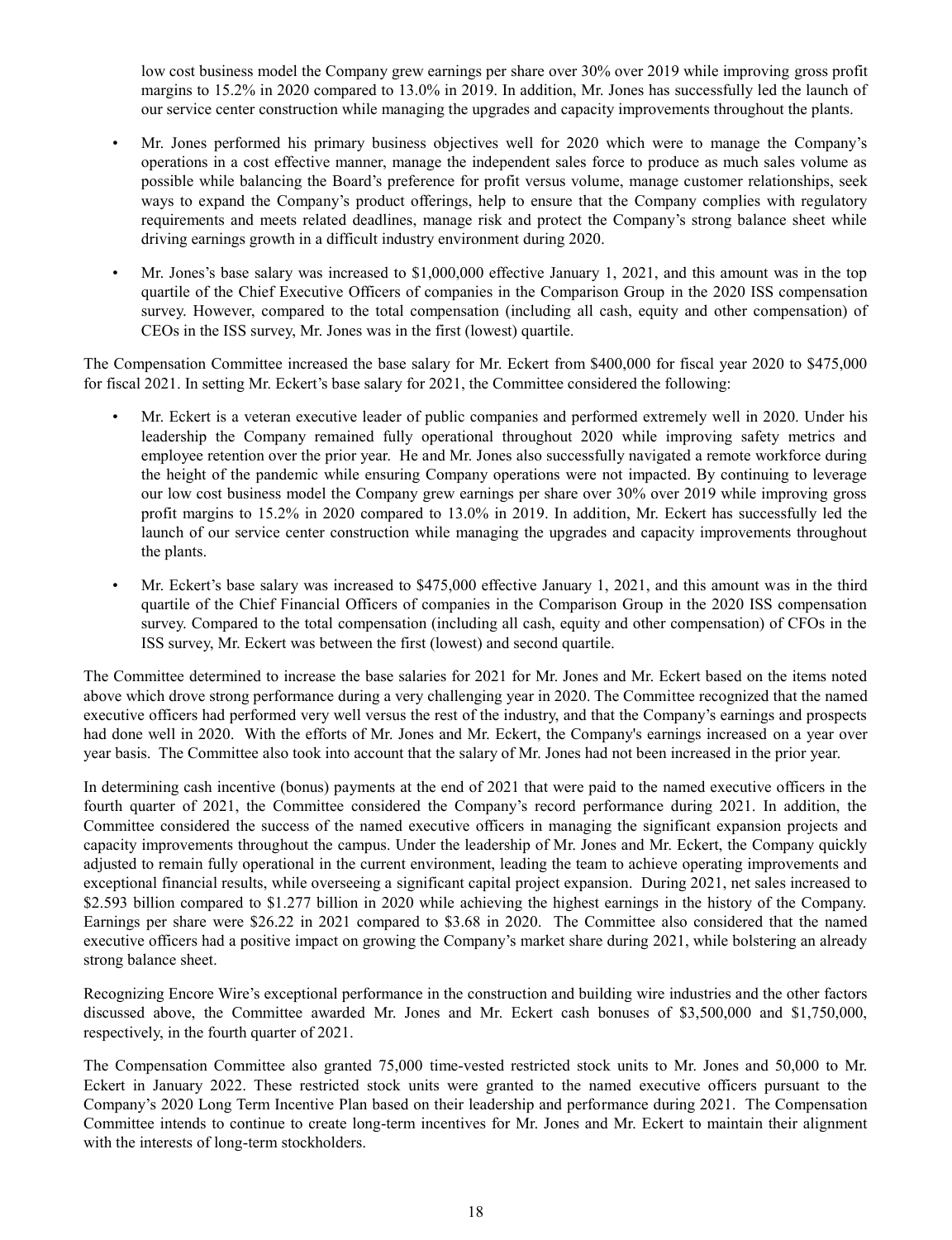# Director and Executive Officer Stock Ownership Guidelines

In February 2015, the Board of Directors adopted the Director and Executive Officer Stock Ownership Guidelines for the Company's directors and executive officers. The purpose of the stock ownership guidelines is for the Company's directors and executive officers to display confidence in the Company through ownership of a significant amount of stock and to further align their interests with those of the Company's stockholders. Each director and executive officer is required to hold the number of shares of the Company's common stock valued at a multiple of such person's annual cash retainer or annual base salary, as the case may be, in the amounts listed below:

| <b>Position</b>                 | <b>Multiple of</b><br><b>Annual Cash Retainer or Annual Base Salary</b> |
|---------------------------------|-------------------------------------------------------------------------|
| Non-Employee Director           | Зx                                                                      |
| Chief Executive Officer         | Зx                                                                      |
| <b>Other Executive Officers</b> | 2x                                                                      |

The stock ownership guidelines provide that each director and executive officer has five (5) years from becoming a member of the Board or election as an executive officer, as the case may be, to comply with the guidelines.

The Nominating and Corporate Governance Committee will periodically assess each director's compliance with the stock ownership guidelines, and the Compensation Committee will periodically assess each executive officer's compliance with the stock ownership guidelines. For purposes of measuring compliance, all shares of common stock held by a director or executive officer shall be valued at the greater of (a) the purchase price of such shares and (b) the latest closing price of the common stock on the NASDAQ Global Select Market or other exchange on which the common stock may be subsequently listed. The Board may approve exceptions to these guidelines from time to time, as necessary or appropriate, in individual cases. A current copy of the Company's Director and Executive Officer Stock Ownership Guidelines is available under the "Investors" section of the Company's website at www.encorewire.com. As of March 17, 2022, all of the Company's directors and executive officers were in compliance with the requirements of the Company's stock ownership guidelines.

# Perquisites and Other Personal Benefits Compensation

The Company provides named executive officers with perquisites and other personal benefits that the Company and the Committee believe are reasonable and consistent with its overall compensation program to better enable the Company to attract and retain superior employees for senior management positions. The Compensation Committee periodically reviews the levels of perquisites and other personal benefits provided to named executive officers. The amounts shown in the Summary Compensation Table under the heading "Other Compensation" represent the value of Company matching contributions to the named executive officers' 401(k) accounts, the value of certain life insurance benefits and the cost of vehicle leases and personal country club memberships to the Company. The named executive officers did not receive any other perquisites or other personal benefits or property.

## Accounting for Stock-Based Compensation

The Company accounts for stock-based payments, including its 2020 Long Term Incentive Plan and 2010 Stock Option Plan, which expired on February 15, 2020, in accordance with the requirements of FASB ASC Topic 718 (formerly known as FASB Statement 123(R)).

# Tax Deductibility

Section 162(m) of the Internal Revenue Code places a limit of \$1 million on the amount of compensation that the Company may deduct in any one year with respect to its Chief Executive Officer, its Chief Financial Officer and each of the other three most highly compensated executive officers. Pursuant to tax law changes effective in 2018, the Company's Chief Financial Officer is included in the executives whose compensation is subject to the limit imposed by Section 162(m), and the exception to Section 162(m)'s \$1 million limit for "performance-based compensation" has been eliminated, with the result that, except for "grandfathered" amounts, all taxable compensation paid to the Company's Chief Executive Officer, Chief Financial Officer and each of the other three most highly compensated executive officers is subject to the \$1 million limit on deductibility. "Grandfathered" amounts that qualify as performance-based compensation under prior law should include stock options granted under the 2010 Stock Option Plan prior to November 2, 2017, so long as such options are not materially modified in the future. Although the Compensation Committee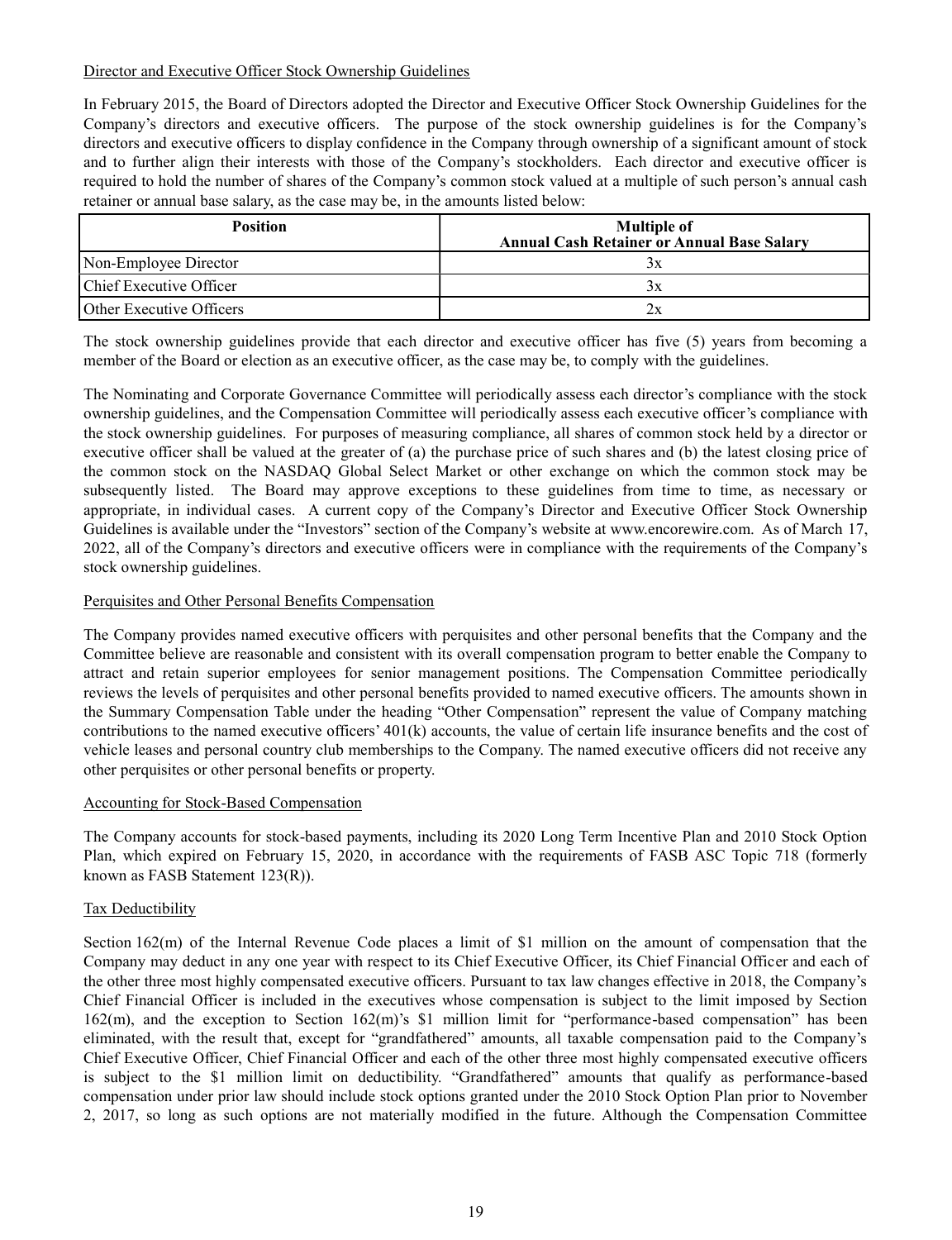considers tax deductibility in designing and implementing its compensation program, the Compensation Committee does not limit itself to compensating our officers in a manner that qualifies for such tax deductibility.

### Advisory Vote on Executive Compensation

We conducted an advisory vote on executive compensation at our 2021 annual meeting of stockholders. While this vote was not binding on the Company, our Board of Directors or our Compensation Committee, we believe that it is important for our stockholders to have an opportunity to vote on this proposal on an annual basis as a means to express their views regarding our executive compensation philosophy, our compensation policies and programs, and our decisions regarding executive compensation, all as disclosed in our proxy statement.

At the 2021 annual meeting of stockholders, more than 95% of the votes cast on the advisory vote on executive compensation proposal were in favor of our named executive officer compensation as disclosed in the proxy statement, and as a result our named executive officer compensation was approved. The Board of Directors and the Compensation Committee reviewed these final vote results and determined that, given the significant level of support, no changes to our executive compensation policies and decisions were necessary at this time based on the vote results.

### Reasonableness of Compensation

After considering the aggregate compensation paid to the named executive officers for 2021 in light of the factors described above, the Committee has determined that the compensation is reasonable.

### **Compensation Committee Report**

To the Stockholders of Encore Wire Corporation:

The Compensation Committee has submitted the following report for inclusion in this proxy statement:

Our Committee has reviewed and discussed the Compensation Discussion and Analysis contained in this proxy statement with management. Based on our Committee's review of and the discussions with management with respect to the Compensation Discussion and Analysis, our Committee recommended to the Board of Directors that the Compensation Discussion and Analysis be included in this proxy statement and in the Company's Annual Report on Form 10-K for the year ended December 31, 2021 for filing with the SEC.

Notwithstanding anything to the contrary set forth in any of the Company's previous filings under the Securities Act, or the Exchange Act, that incorporate future filings, including this proxy statement, in whole or in part, the foregoing Compensation Committee Report shall not be incorporated by reference into any such filings.

The foregoing report is provided by the following directors, who constitute the Committee:

## **COMPENSATION COMMITTEE**

John H. Wilson, Chairman Scott D. Weaver Gregory J. Fisher William R. Thomas Gina A. Norris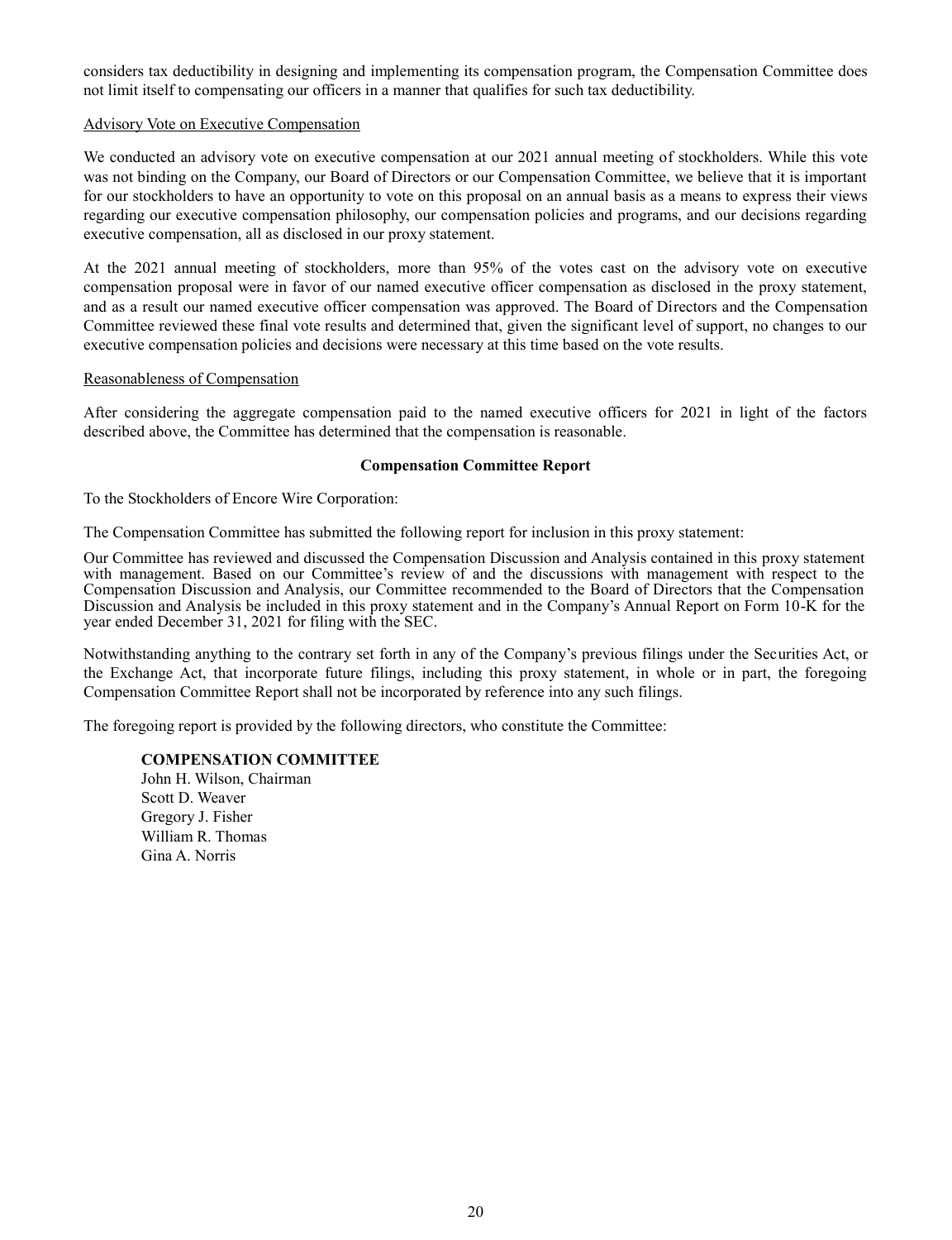## **Summary Compensation Table**

The table below summarizes the total compensation paid or earned by each named executive officer for the years ended December 31, 2021, 2020 and 2019. The Company has not entered into any employment agreements or severance agreements with any of the named executive officers.

| <b>Name and Principal Position</b> | Year | <b>Salary</b><br><b>(S)</b> | <b>Bonus</b><br><b>(\$)</b> | <b>Stock</b><br>Awards (\$)<br>(1) | <b>All Other</b><br>Compensation<br>$($ s $)$ $(2)$ |     | Total<br><b>(S)</b> |
|------------------------------------|------|-----------------------------|-----------------------------|------------------------------------|-----------------------------------------------------|-----|---------------------|
| (a)                                | (b)  | (c)                         | (d)                         | (e)                                | (i)                                                 |     | (i)                 |
| Daniel L. Jones                    | 2021 | \$1,000,000                 | \$3,500,000                 | \$3,055,500                        | \$<br>30,973                                        | (3) | 7,586,473           |
| Chairman, President and            | 2020 | 925,000                     | 1.400.000                   | 883,500                            | 33,353                                              |     | 3,241,853           |
| Chief Executive Officer            | 2019 | 925,000                     | 1,150,000                   | 779,100                            | 29,853                                              |     | 2,883,953           |
| Bret J. Eckert                     | 2021 | 475,000                     | 1,750,000                   | 1,527,750                          | 25,535                                              | (4) | 3,778,285           |
| Vice President and                 | 2020 | 400,000                     | 600,000                     | 294,500                            | 15,293                                              |     | 1,309,793           |
| Chief Financial Officer            |      |                             |                             |                                    |                                                     |     |                     |

## **Summary Compensation Table**

(1) The amounts in column (e) reflect the aggregate grant date fair value computed in accordance with FASB ASC Topic 718 of awards pursuant to the Company's 2020 Long Term Incentive Plan. Assumptions used in the calculation of this amount are included in Note 7 to the Company's audited financial statements for the year ended December 31, 2021 included in the Company's Annual Report on Form 10-K filed with the SEC on February 17, 2022.

(2) Amounts shown in column (i) for company vehicle leases or country club memberships reflect the full cost to the Company of such vehicle leases or country club memberships for such calendar year.

- (3) This amount includes:
	- \$11,600 in matching contributions by the Company to Mr. Jones pursuant to the Company's 401(k) Plan.
	- \$11,670 attributable to Mr. Jones's use of a Company-provided automobile.
	- \$6,755 attributable to the use of a Company country club membership by Mr. Jones.
	- \$228 attributable to life insurance benefits provided by the Company for Mr. Jones pursuant to the Company's Life Insurance Plan.
	- \$720 attributable to a dividend payment.

(4) The amount includes:

- \$11,600 in matching contributions by the Company to Mr. Eckert pursuant to the Company's 401(k) Plan.
- \$12,987 attributable to the use of a Company country club membership by Mr. Eckert.
- \$228 attributable to life insurance benefits provided by the Company for Mr. Eckert pursuant to the Company's Life Insurance Plan.
- \$720 attributable to a dividend payment.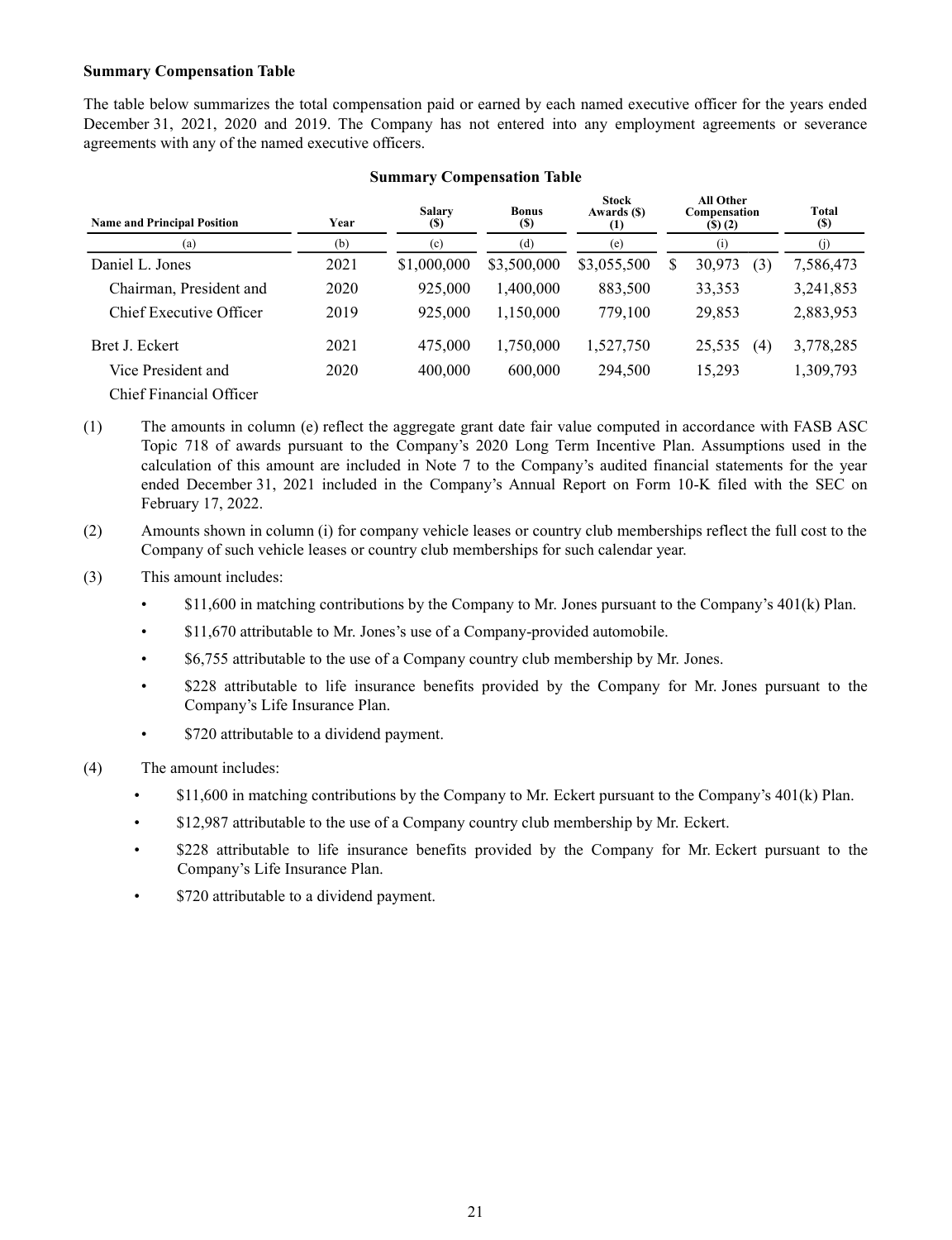#### **Grants of Plan-Based Awards during 2021**

| Name            | Grant<br>Date    | <b>All Other</b><br><b>Stock Awards:</b><br>Number of<br><b>Shares of</b><br><b>Stock or</b><br><b>Units</b><br>$^{(#)}$ | <b>Exercise</b><br>or Base<br>Price<br>0f<br><b>Stock</b><br>Awards<br>(\$/share) |       |   | <b>Grant Date</b><br><b>Fair Value</b><br>of Stock<br>Awards<br>(3)(1) |
|-----------------|------------------|--------------------------------------------------------------------------------------------------------------------------|-----------------------------------------------------------------------------------|-------|---|------------------------------------------------------------------------|
| (a)             | (b)              |                                                                                                                          |                                                                                   | (k)   |   | ( I )                                                                  |
| Daniel L. Jones | 1/15/2021<br>(2) | 50,000                                                                                                                   | - S                                                                               | 61.11 | S | 3,055,500                                                              |
| Bret J. Eckert  | 1/15/2021<br>(2) | 25,000                                                                                                                   |                                                                                   | 61.11 |   | 1,527,750                                                              |

(1) The amounts in column (l) are the grant date fair value of stock awards, calculated in accordance with FASB ASC Topic 718.

(2) These restricted stock unit awards were granted to the named executive officers pursuant to the Company's 2020 Long Term Incentive and vest in three equal annual installments, with the first shares vesting on January 15, 2022.

#### **Outstanding Equity Awards at December 31, 2021**

|                 |                                                                                                                 | <b>Option Awards</b>                                                                                       |                                                                                      |       |          | <b>Stock Awards</b>                                                  |                                                                                      |  |  |  |  |
|-----------------|-----------------------------------------------------------------------------------------------------------------|------------------------------------------------------------------------------------------------------------|--------------------------------------------------------------------------------------|-------|----------|----------------------------------------------------------------------|--------------------------------------------------------------------------------------|--|--|--|--|
| Name            | Number of<br><b>Securities</b><br>Underlying<br>Unexercised<br><b>Options</b><br>$^{(#)}$<br><b>Exercisable</b> | Number of<br><b>Securities</b><br>Underlying<br>Unexercised<br><b>Options</b><br>$^{(#)}$<br>Unexercisable | Option<br><b>Exercise</b><br>Price<br>Option<br><b>Expiration Date</b><br><b>(S)</b> |       |          | Number of shares or<br>units of stock that have<br>not vested $(\#)$ | Market value of<br>shares or units<br>of stock that<br>have not vested<br><b>(S)</b> |  |  |  |  |
| (a)             | (b)                                                                                                             | (c)                                                                                                        |                                                                                      | (e)   | (f)      | (g)                                                                  | (h)                                                                                  |  |  |  |  |
| Daniel L. Jones | 20,000                                                                                                          | $\boldsymbol{0}$                                                                                           | \$                                                                                   | 51.63 | 02/24/24 | 9,000<br>(3)                                                         | \$1,287,900                                                                          |  |  |  |  |
|                 | 20,000                                                                                                          | $\overline{0}$                                                                                             | \$                                                                                   | 31.62 | 01/15/25 | 12,000<br>(4)                                                        | \$1,717,200                                                                          |  |  |  |  |
|                 | 30,000                                                                                                          | $\boldsymbol{0}$                                                                                           | \$                                                                                   | 34.79 | 01/15/26 | 50,000<br>(5)                                                        | \$7,155,000                                                                          |  |  |  |  |
|                 | 24,000                                                                                                          | 6,000<br>-11                                                                                               | \$                                                                                   | 41.95 | 01/17/27 |                                                                      |                                                                                      |  |  |  |  |
|                 | 27,000                                                                                                          | 18,000<br>(2)                                                                                              | \$                                                                                   | 51.05 | 01/16/28 |                                                                      |                                                                                      |  |  |  |  |

| Bret J. Eckert |          | $12,000$ (6) \$1,717,200 |
|----------------|----------|--------------------------|
|                | 4,000(7) | \$572,400                |
|                |          | 25,000 (8) \$3,577,500   |

- (1) Options vest in five equal annual installments of 6,000 shares each, with the first options vesting on January 17, 2018.
- (2) Options vest in five equal annual installments of 9,000 shares each, with the first options vesting on January 16, 2019.
- (3) Restricted stock awards vest in five equal annual installments of 3,000 shares each, with the first shares vesting on January 16, 2020.
- (4) Restricted stock awards vest in five equal annual installments of 3,000 shares each, with the first shares vesting on January 15, 2021.
- (5) Restricted stock units vest in three equal annual installments of 16,666 units each, with the first units vesting on January 15, 2022.
- (6) Restricted stock awards vest in five equal annual installments of 4,000 shares each, with the first shares vesting on September 12, 2020.
- (7) Restricted stock awards vest in five equal annual installments of 1,000 shares each, with the first shares vesting on January 15, 2021.
- (8) Restricted stock units vest in three equal annual installments of 8,333 units each, with the first units vesting on January 15, 2022.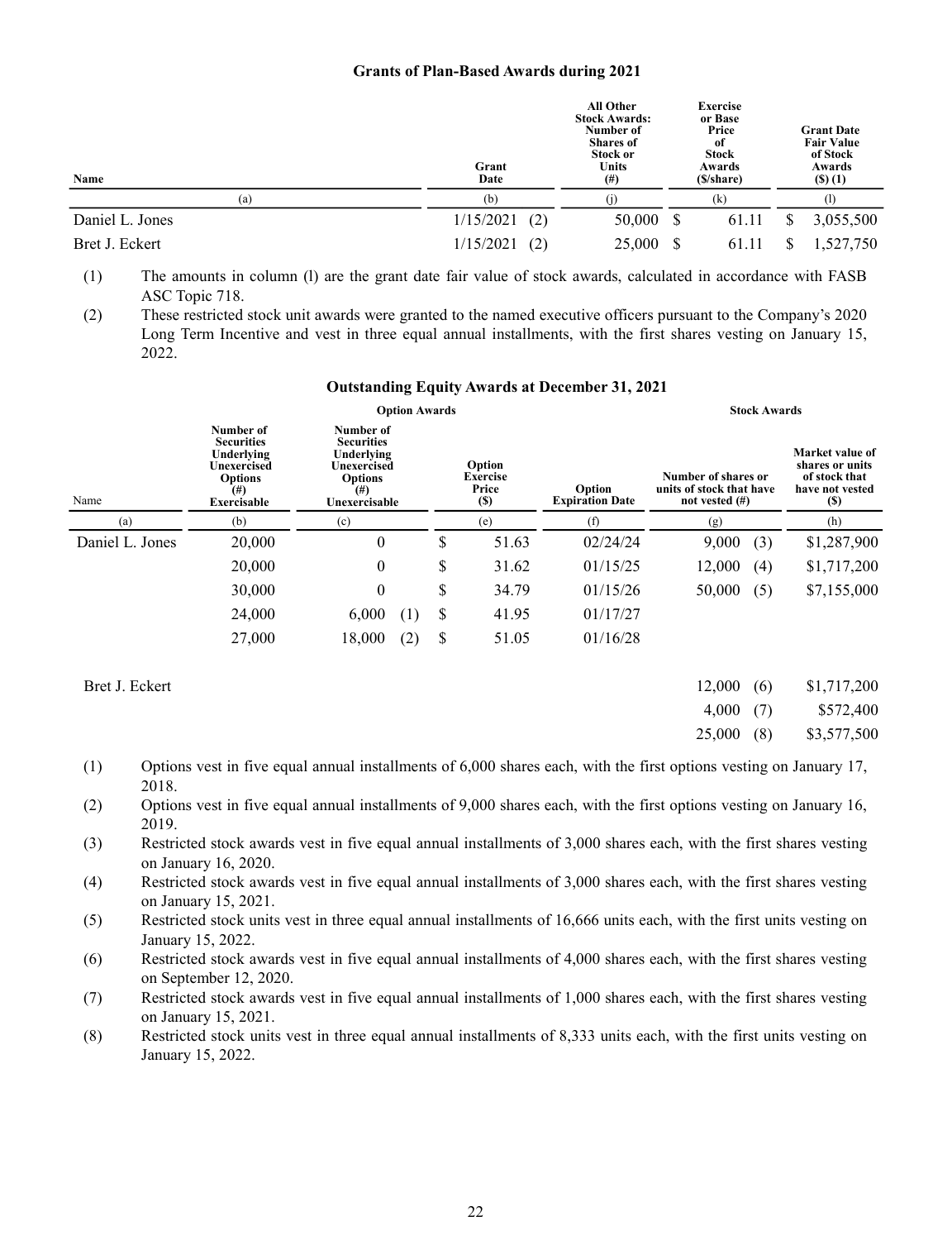#### **Options Exercises and Stock Vested Table**

The following table lists the stock options exercised by, and stock awards vested to, our Named Executive Officers in the fiscal year ended December 31, 2021.

|                 | <b>Option Awards</b>                                   |                                                    | <b>Stock Awards</b>                           |                                       |  |
|-----------------|--------------------------------------------------------|----------------------------------------------------|-----------------------------------------------|---------------------------------------|--|
| Name            | <b>Number of Shares</b><br><b>Acquired on Exercise</b> | <b>Value Realized</b><br><b>Upon Exercise (\$)</b> | <b>Number of Shares</b><br><b>Acquired on</b> | <b>Value Realized</b><br>Upon Vesting |  |
|                 | (b)                                                    | (c)                                                | (d)                                           | (e)                                   |  |
| Daniel L. Jones | 20,000                                                 | \$2,287,800                                        | 6,000                                         | \$366,660                             |  |
| Bret J. Eckert  |                                                        |                                                    | 5,000                                         | \$400,710                             |  |

(1) The amounts reported in this column represent the fair market value of the shares of our common stock on the vesting date of each Named Executive Officer's outstanding restricted stock awards or the last trading day preceding the vesting date.

#### **Pay Ratio Disclosure**

Pursuant to the Dodd-Frank Act, the Securities and Exchange Commission adopted a rule requiring annual disclosure of the ratio of the annual total compensation of the median employee (other than the CEO) to the total annual compensation of the principal executive officer. As the Company's Chief Executive Officer ("CEO"), Mr. Jones is the Company's principal executive officer. As reflected in the foregoing Summary Compensation Table contained within this proxy statement, Mr. Jones's total compensation for 2021 was \$7,586,473. The annual total compensation of the median employee (other than the CEO) for 2021 was \$62,806, calculated in accordance with the requirements of Item  $402(c)(2)(x)$  of Regulation S-K, consistent with how the Company calculated the total annual median employee for the year ended December 31, 2020. We identified the median employee (other than the CEO) by using the payroll records as of December 31, 2021. We annualized the compensation for all full-time employees that were on the payroll as of December 31, 2021. The ratio of our CEO's pay to the pay of our median employee for 2021 is 121 to 1.

### **Hedging Policy**

The Company's insider trading policy prohibits each director, officer, employee and consultant of the Company and each entity controlled by any of the foregoing persons from engaging in short sales of the Company's securities, including a "sale against the box" (a sale with delayed delivery). In addition, it prohibits transactions in publicly traded options of the Company, such as puts, calls and other derivative securities, on an exchange or in any other organized market.

#### **Director Compensation for 2021**

| Name                           |  | <b>Fees Earned</b><br>or Paid in Cash<br>(S) | <b>Stock Awards (2)</b> | Total<br><b>(S)</b> |         |  |
|--------------------------------|--|----------------------------------------------|-------------------------|---------------------|---------|--|
| (a                             |  | (b)                                          |                         |                     | (h)     |  |
| Each non-employee director (1) |  | 54,000                                       | 97.863                  |                     | 151.863 |  |

(1) Director fees paid and grants made to each director, except Daniel L. Jones, Chairman, President and CEO of the Company.

(2) Represents the aggregate grant date fair value of the grant of 1,250 shares of Company stock calculated in accordance with FASB ASC Topic 718.

Non-employee members of the Board of Directors were paid a fee of \$12,000 for the first quarter of 2021 and then \$14,000 per quarter starting in the second quarter of 2021. In addition, the Company reimburses directors for reasonable travel, lodging and related expenses incurred in attending Board and committee meetings. In 2021, each non-employee director was granted 1,250 shares of Company stock pursuant to the 2020 Long Term Incentive Plan.

## **Potential Payments upon Termination or Change-in-Control**

A Change in Control is defined under the 2020 Long Term Incentive Plan as (a) the acquisition by an individual, entity or more than one individual or entity acting as a group, of common stock representing more than 50% of the total fair market value or total voting power of the Company; (b) the acquisition by an individual, entity or more than one individual or entity acting as a group, during a 12-month period, of common stock representing 30% or more of the total voting power of the Company; (c) a majority of the members of the Board are replaced during any 12-month period by directors whose appointment or election is not endorsed by a majority of the members of the Board prior to the date of the appointment or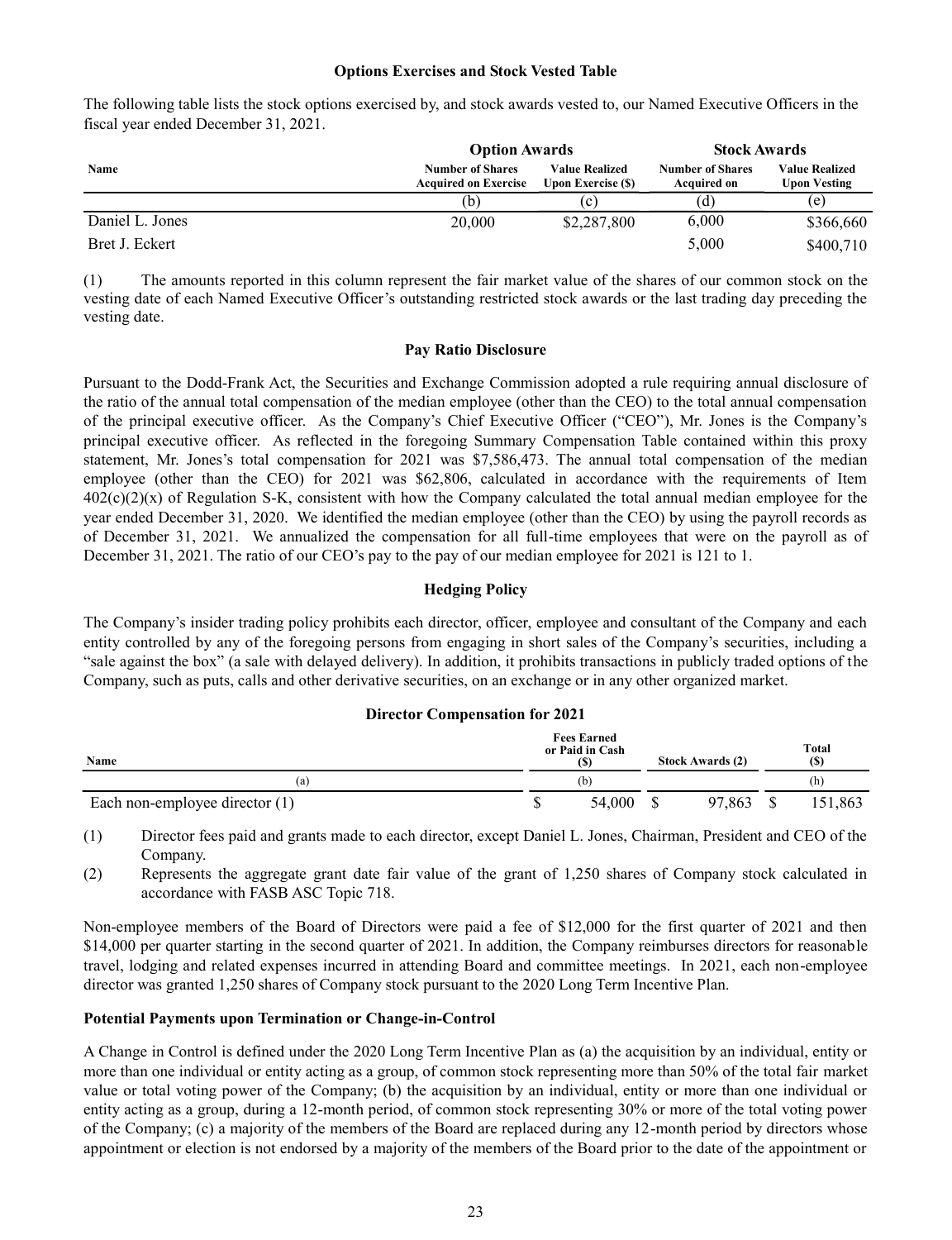election; or (d) the acquisition by an individual, entity or more than one individual or entity acting as a group, during a 12-month period, of 40% of the assets of the Company.

Additionally, upon a Change in Control (as defined in the 2020 Long Term Incentive Plan) with respect to awards, options and rights under the 2020 Long Term Incentive Plan, the Compensation Committee may, in its discretion, accelerate the vesting of awards, accelerate the exercisability of stock options and stock appreciation rights, redeem awards in exchange for cash payment or other consideration, cancel awards which remain subject to a restricted period for no consideration, or adjust awards as appropriate to reflect the Change in Control (as defined in the 2020 Long Term Incentive Plan), including providing for the substitution, assumption or continuation of the awards by a successor company.

Assuming a Change in Control occurred on December 31, 2021, the named executive officers would be entitled to accelerated vesting of all unexercisable stock options having values of \$2,263,800 (Mr. Jones), based on the difference between the exercise price of the accelerated awards and the closing price of the Common Stock on NASDAQ on December 31, 2021, and to accelerated vesting of all outstanding stock awards having values of \$10,160,100 (Mr. Jones) and \$5,867,100 (Mr. Eckert), based on the closing price of the Common Stock on NASDAQ on December 31, 2021. The actual benefit that a named executive officer may receive upon a Change in Control can only be determined at the time of such Change in Control.

## **Pension Benefits and Non-Qualified Deferred Compensation**

The Company does not offer any post-employment compensation that would be required to be disclosed on the "Pension Benefits" or "Non-qualified Deferred Compensation" table.

### **Compensation Committee Interlocks and Insider Participation**

None of our executive officers serves as a member of the board or compensation committee of any entity that has one or more of its executive officers serving as a member of our Board or Compensation Committee.

### **Certain Relationships and Related Party Transactions**

#### Policies and Procedures

The Audit Committee of the Board of Directors is responsible for reviewing and approving all material transactions with any related party, as set forth in the Related Party Transactions Policy adopted by the Board of Directors. Related parties include any of our directors or executive officers, certain of our stockholders and their immediate family members.

To identify related party transactions, each year, we submit and require our directors and executive officers to complete Director and Officer Questionnaires identifying any transactions with us in which the executive officer or director or their family members have an interest. We review related party transactions due to the potential for a conflict of interest. A conflict of interest occurs when an individual's private interest interferes with the interests of the Company as a whole. Our Code of Business Conduct and Ethics requires all directors, officers and employees who have a conflict of interest to immediately notify their supervisor or our Nominating and Corporate Governance Committee chairman.

We expect our directors, officers and employees to act and make decisions that are in our best interests and encourage them to avoid situations which present a conflict between our interests and their own personal interests. Our directors, officers and employees are prohibited from taking any action that may make it difficult for them to perform their duties, responsibilities and services to the Company in an objective and fair manner. A copy of our Code of Business Conduct and Ethics is available at www.encorewire.com under the "Investors" section.

#### Related Party Transactions

The Company uses Best H & A Trucking for a minor percentage of its freight services. Best H & A is one of many freight carriers with which the Company does business. Best H & A Trucking is wholly-owned by Mrs. A. Jones, the mother of Daniel L. Jones, a nominee for director and the Company's Chairman, President and Chief Executive Officer. The Audit Committee of the Board of Directors has approved the continued use of the transportation services of Best H & A Trucking and determined that these services are at rates no less favorable than are available from non-affiliated parties. During the year ended December 31, 2021, the Company paid Best H & A Trucking \$89,543.20 for these services on the basis of rates the Company believes compare favorably with rates charged by other common carriers.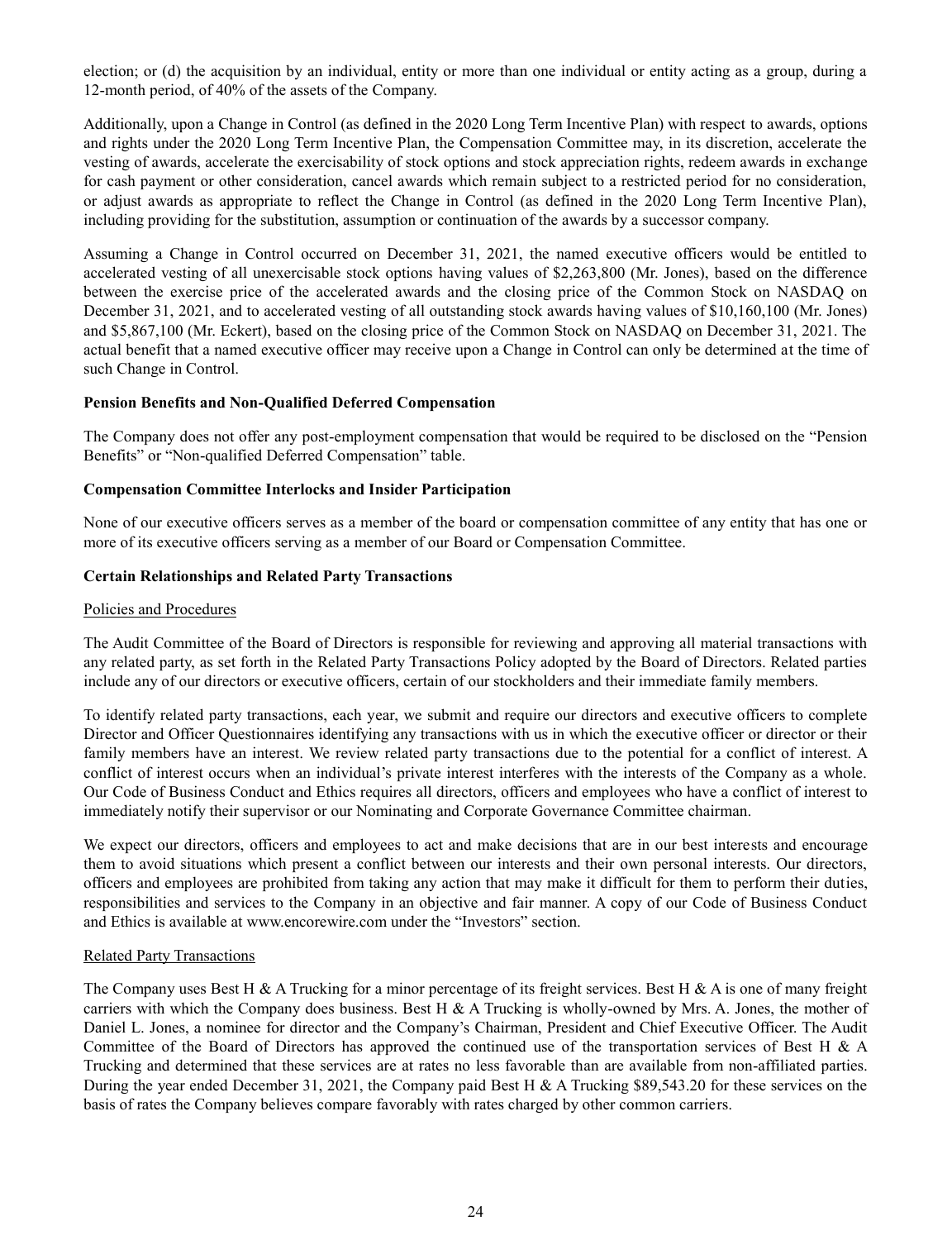### **PROPOSAL TWO APPROVAL, ON AN ADVISORY BASIS, OF COMPENSATION PAID TO THE COMPANY'S NAMED EXECUTIVE OFFICERS**

The Dodd-Frank Wall Street Reform and Consumer Protection Act of 2010 (the "Dodd Frank Act") enables the Company's stockholders to approve, on an advisory basis, the compensation of the Company's named executive officers as disclosed in this proxy statement in accordance with the SEC's rules. The proposal, commonly known as a "say on pay" proposal, gives the Company's stockholders the opportunity to express their views on the Company's executive compensation. Because this is an advisory vote, this proposal is not binding on the Company. However, the Compensation Committee, which is responsible for administering the Company's executive compensation policies and practices, values the opinions expressed by stockholders in their vote on this proposal.

As discussed previously in the Compensation Discussion and Analysis section, we believe that the Company's compensation policies and practices reflect the Company's belief in rewarding officers based on individual performance as well as aligning the officers' interests with those of the stockholders with the ultimate objective of improving stockholder value.

We are asking the Company's stockholders to indicate their support for the Company's named executive officer compensation program as described in this proxy statement. This vote is not intended to address any specific item of compensation, but rather the overall compensation of the Company's named executive officers and the philosophy, policies and practices described in this proxy statement. Accordingly, we ask our stockholders to vote "FOR" the following resolution at the Annual Meeting:

"RESOLVED, that the compensation paid to the Company's named executive officers, as disclosed pursuant to Item 402 of Regulation S-K, including the Compensation Discussion and Analysis and the related tabular and narrative disclosures, is hereby approved."

The affirmative vote of a majority of the holders of shares of Common Stock having voting power present in person or represented by proxy is required for the approval of this proposal.

### **Recommendation of the Board of Directors**

**THE BOARD OF DIRECTORS UNANIMOUSLY RECOMMENDS VOTING "FOR" APPROVAL, ON AN ADVISORY BASIS, OF THE COMPENSATION PAID TO THE COMPANY'S NAMED EXECUTIVE OFFICERS, AS DISCLOSED PURSUANT TO ITEM 402 OF REGULATION S-K, INCLUDING THE COMPENSATION DISCUSSION AND ANALYSIS AND THE RELATED TABULAR AND NARRATIVE DISCLOSURES.**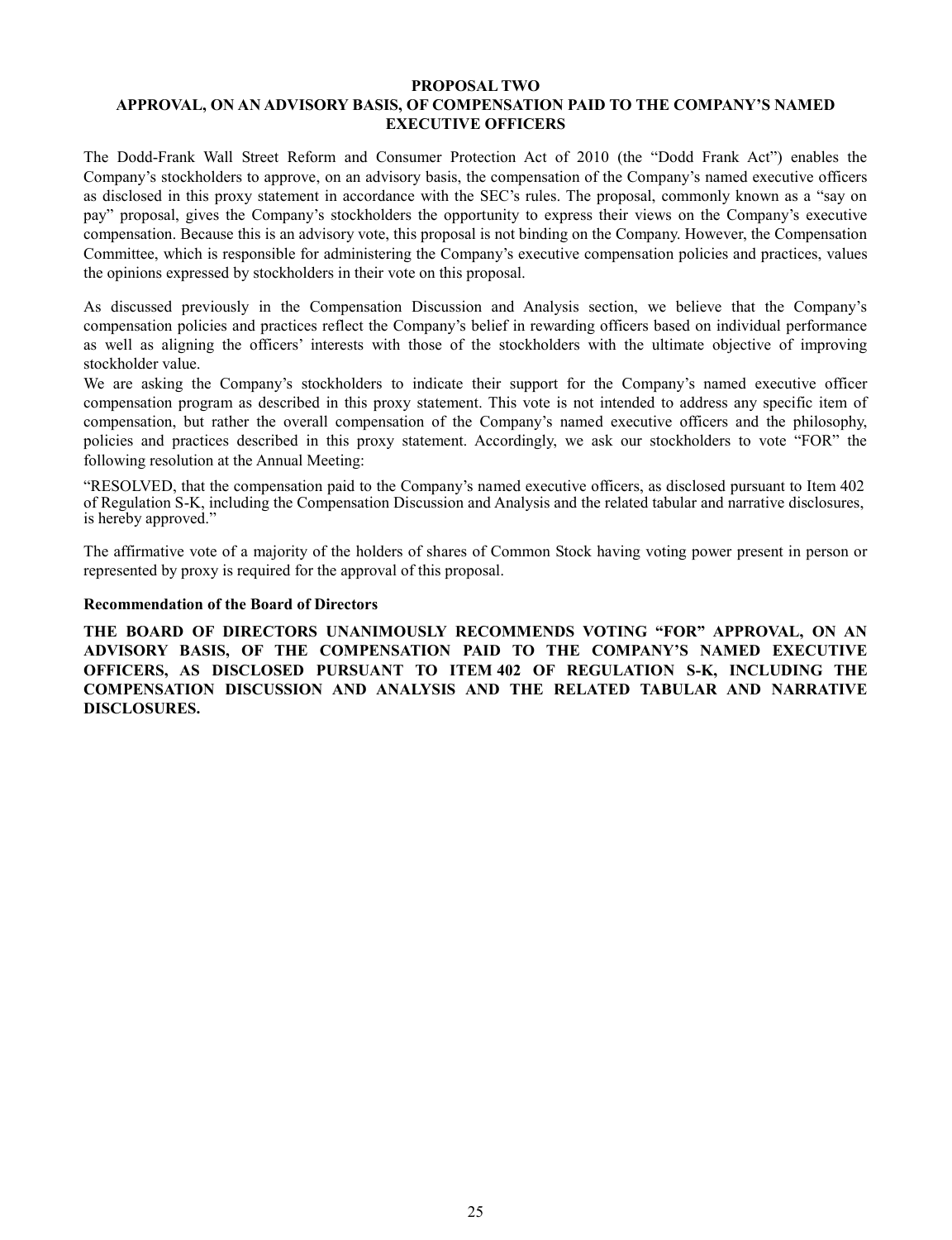### **PROPOSAL THREE RATIFICATION OF APPOINTMENT OF INDEPENDENT REGISTERED PUBLIC ACCOUNTING FIRM**

Based on the recommendation of the Audit Committee, Ernst & Young LLP, which has served as the Company's independent registered public accounting firm since the Company's inception, has been appointed by the Board of Directors to serve as independent auditors of the Company for the year ending December 31, 2022, subject to the ratification of such appointment by the stockholders of the Company. Although it is not required to do so, the Board of Directors is submitting the selection of auditors for ratification in order to obtain the stockholders' approval of this appointment. The appointment of auditors will be approved by a vote of a majority of the holders of shares of Common Stock having voting power present in person or represented by proxy. If the selection is not ratified, the Board of Directors will reconsider the appointment. Representatives of Ernst & Young LLP are expected to be present at the meeting to respond to appropriate questions from the stockholders and will be given the opportunity to make a statement should they desire to do so.

The following table presents fees for professional services rendered by Ernst & Young LLP for the audit of the Company's annual financial statements and internal control over financial reporting for the years ended December 31, 2021 and 2020, and fees billed for other services rendered by Ernst & Young LLP during 2021 and 2020:

|                    | 2021    | 2020 |         |  |
|--------------------|---------|------|---------|--|
| Audit Fees (1)     | 866,300 |      | 944,554 |  |
| All Other Fees (2) | 2,165   |      | 2,955   |  |
| Total              | 868,465 |      | 947,509 |  |

(1) Fees and expenses paid to Ernst & Young LLP for the audit of internal control over financial reporting and of the financial statements included in the Company's Annual Report on Form 10-K, the reviews of the interim financial information included in the Company's Quarterly Reports on Form 10-Q, consultations concerning financial accounting and reporting, and reviews of documents filed with the SEC and related consents.

(2) Consists of fees for annual access to Ernst & Young LLP online accounting research database.

The Audit Committee considered the level of fees rendered by Ernst & Young LLP and concluded that the services were compatible with maintaining Ernst & Young LLP's independence.

The Audit Committee pre-approves audit and permissible non-audit services provided by the independent auditor. The fees enumerated above for 2021 were all pre-approved by the Audit Committee. The Audit Committee follows certain procedures regarding the pre-approval of services provided by the independent auditor. Under these procedures, preapproval is generally provided for up to one year and any pre-approval is detailed and specific as to the particular service to be provided. In addition, the Audit Committee may also pre-approve particular services on a case-by-case basis. The Audit Committee may delegate pre-approval authority to one or more of its members. Such member must report any decisions to the Audit Committee at the next scheduled meeting of the Audit Committee.

## **Recommendation of the Board of Directors**

**THE BOARD OF DIRECTORS UNANIMOUSLY RECOMMENDS VOTING "FOR" THE RATIFICATION OF THE APPOINTMENT OF ERNST & YOUNG LLP AS THE COMPANY'S INDEPENDENT REGISTERED PUBLIC ACCOUNTING FIRM FOR THE YEAR ENDING DECEMBER 31, 2022.**